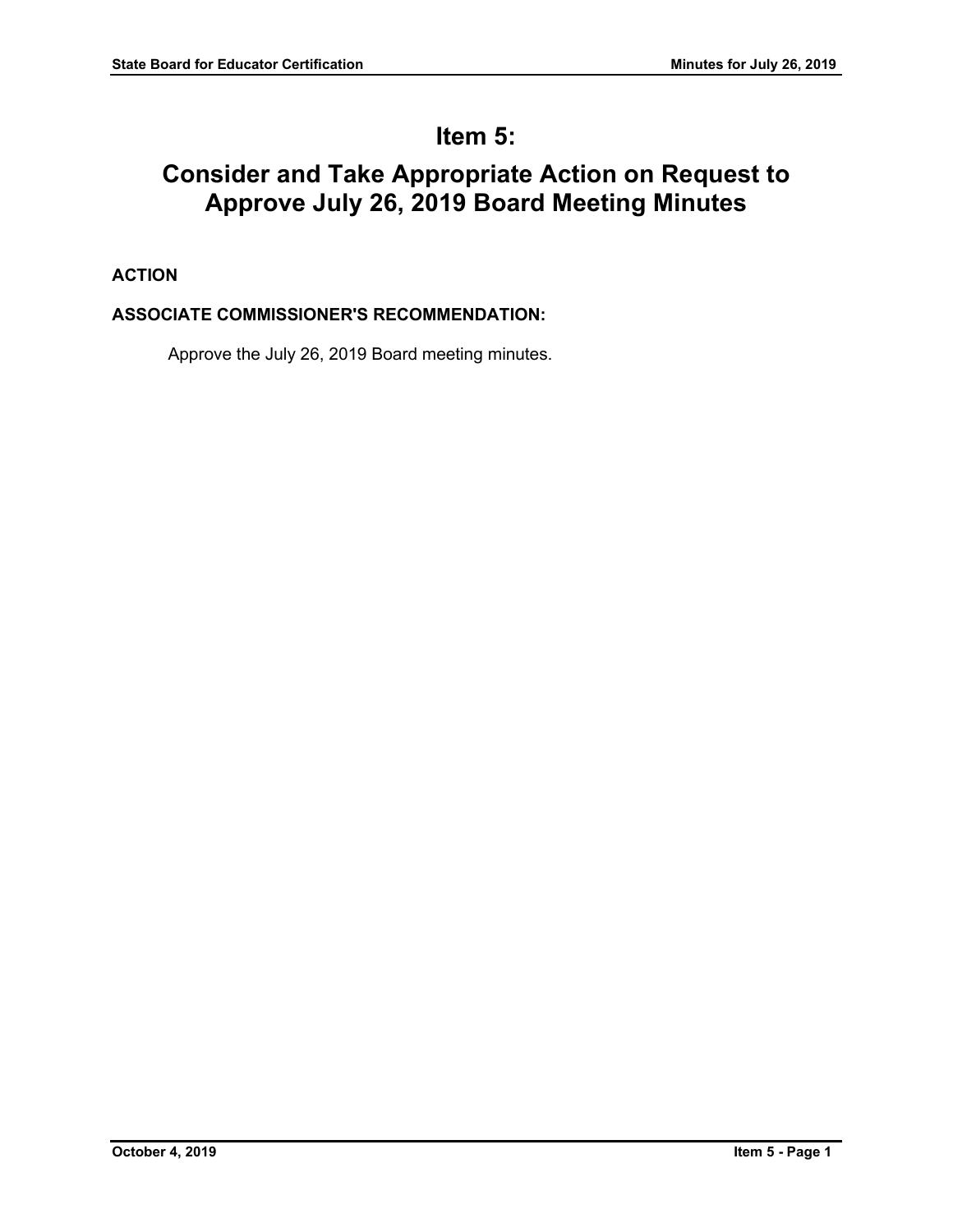# **STATE BOARD FOR EDUCATOR CERTIFICATION MEETING AGENDA**

# **JULY 26, 2019 AT 8:30 AM**

**1701 N. CONGRESS AVE. ROOM 1-104**

**The Board will meet in open session and after determining the presence of a quorum, deliberate and possibly take formal action, including emergency action, on any of the following agenda items:**

# **1. Call to Order**

The State Board for Educator Certification (SBEC) convened its meeting at 8:35 AM on Friday, July 26, 2019, in Room 1-104 of the William B. Travis Building, 1701 N. Congress Avenue in Austin, Texas.

Present: Ms. Laurie Bricker, Ms. Rohanna Brooks-Sykes, Dr. Arturo Cavazos, Mr. Tommy Coleman, Ms. Jill Druesedow, Dr. John Kelly, Ms. Courtney MacDonald, Ms. Shareefah Mason, Ms. Sandie Mullins, Dr. Rex Peebles, Mr. Jose Rodriguez, Dr. Laurie Turner, and Mr. Tim Regal.

Absent: Dr. Edward Hill, Mr. Carlos Villagrana

# **2. Associate Commissioner's Comments Regarding the SBEC Agenda**

Associate Commissioner Ryan Franklin welcomed the members and thanked them for their attendance at the work session. Mr. Franklin noted the time the Board and staff spent on the broad range of issues the Board oversees. Mr. Franklin thanked the Board for their questions and feedback and the team for the work that goes into the preparation for the Board meeting and work session.

Mr. Franklin recognized the passing of former SBEC member Dr. Susan Simpson Hull. Mr. Franklin spoke to Dr. Hull's impact on the Board and the staff. He noted her legacy as a tireless and passionate advocate and innovator for Texas students.

# **3. Public Comment**

*The Board shall allocate up to thirty (30) minutes at the beginning of each regularly scheduled meeting of the full Board for public comment on non-agenda and consent agenda items. In accordance with SBEC Board Operating Policies and Procedures, late registration for providing oral or written comment will be accepted up to 30 minutes prior to the beginning of the Board meeting.*

Public Comment was provided by: Dr. Rae Queen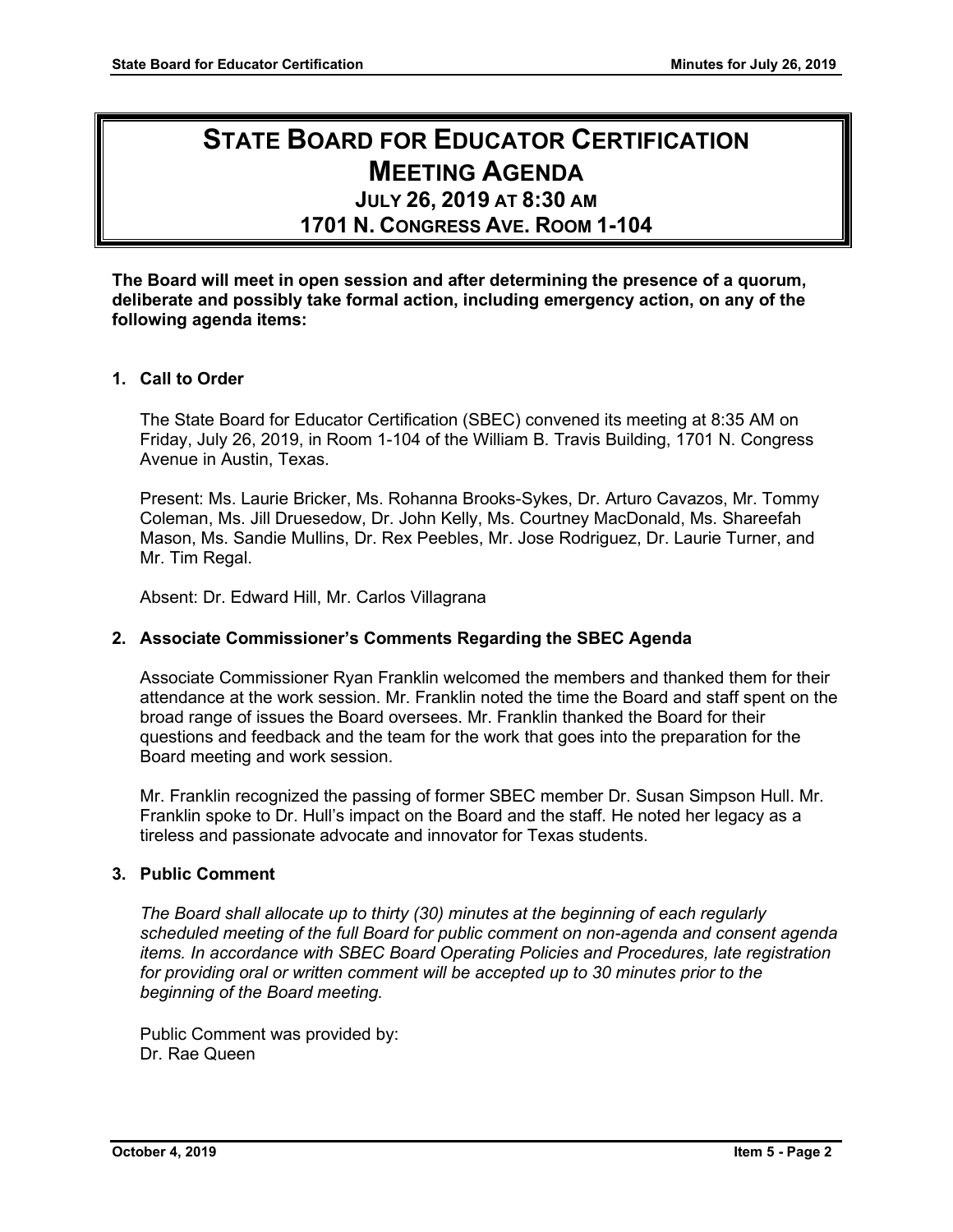# **CONSENT AGENDA**

**4. Consider and Take Appropriate Action on Request to Approve April 25, 2019 Work Session Minutes**

The April 25, 2019 work session minutes were approved.

**5. Consider and Take Appropriate Action on Request to Approve April 26, 2019 Board Meeting Minutes**

The April 26, 2019 meeting minutes were approved.

# **DISCUSSION AND ACTION**

# **6. Update on Divisions of Educator Leadership and Quality Department**

Ms. Cook presented updates on behalf of the Division of Educator Certification and highlighted the number of certification and renewal applications processed during the second and third quarter months of December 2018 through February 2019 and March 2019 through May 2019.

Ms. Wu presented the division updates for the Division of Educator Standards, Testing, and Preparation. She commented close to a thousand candidates will be taking the Principal as Instructional Leader examination this summer. She also presented the Board with an update on the year to date certification deactivation numbers.

Mr. Rodriguez presented updates on behalf of the Division of Educator Investigations.

Ms. Moriaty presented updates on behalf of the SBEC Enforcement Division.

# **7. Consider and Take Appropriate Action on Adoption of Review of 19 TAC Chapter 233, Categories of Classroom Teaching Certificates**

Ms. Cook presented this item to the Board. She explained that 19 Texas Administrative Code (TAC) Chapter 233, Categories of Classroom Teaching Certificates, sets out the SBEC's authority to issue classroom teaching certificates in various content areas and grade levels. Ms. Cook stated while no public comments were received regarding the fouryear rule review, rules that allow for the issuance of classroom teaching certificates still needed to exist. There were no questions from the Board.

# **Motion and vote:**

*Motion was made by Ms. Bricker to adopt the proposed review of 19 TAC Chapter 233, Categories of Classroom Teaching Certificates, to be published as proposed in the Texas Register. Second was made by Dr. Turner, and the Board voted unanimously in favor of the motion.*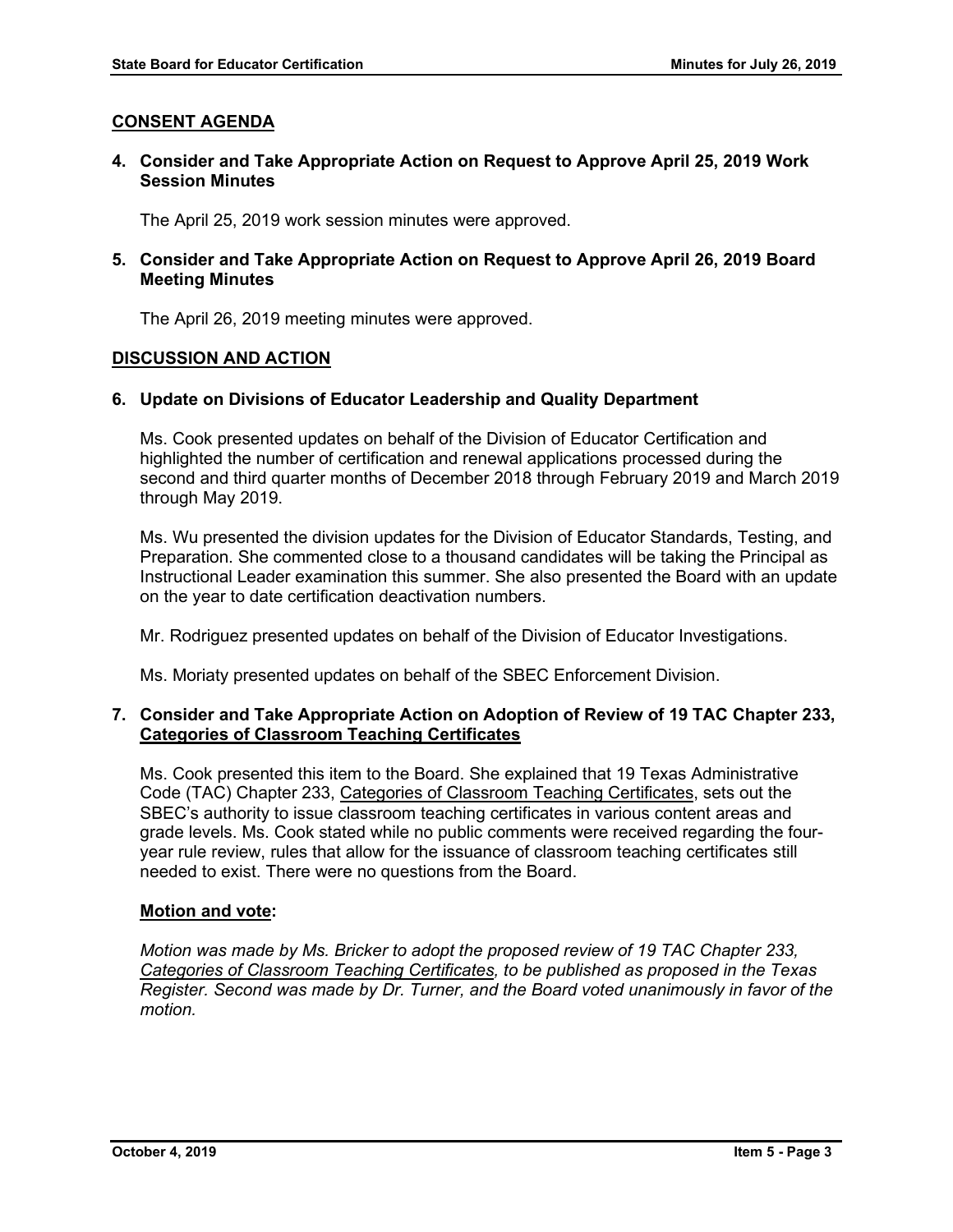# **8. Consider and Take Appropriate Action on Adoption of Review of 19 TAC Chapter 244, Certificate of Completion of Training for Appraisers**

Ms. Pogue presented this item to the Board. Ms. Pogue explained this item closes the fouryear rule review for 19 TAC Chapter 244, Certificate of Completion of Training for Appraisers. She explained the chapter establishes the certification requirements for appraisers performing appraisals of educators, and the requirements point back to the commissioner rules in 19 TAC Chapter 150. She stated there were no public comments received during the public comment period. There were no questions from the Board.

# **Motion and vote:**

*Motion was made by Ms. Brooks-Sykes to adopt the proposed review of 19 TAC Chapter 244, Certificate of Completion of Training for Appraisers, to be published as proposed in the Texas Register. Second was made by Dr. Turner, and the Board voted unanimously in favor of the motion*

**9. Consider and Take Appropriate Action on Adoption of Proposed Revisions to 19 TAC Chapter 231, Requirements for Public School Personnel Assignments, Subchapter C, Grades 6-8 Assignments, Subchapter D, Electives, Disciplinary Courses, Local Credit Courses, and Innovative Courses, Grades 6-12 Assignments, Subchapter E, Grades 9- 12 Assignments, and Subchapter H, Assignments for Teachers Certified Before 1966**

Ms. Cook presented this item to the Board. She explained Chapter 231 provides guidance to school districts for how to place teachers into various teaching and administrative assignments. Ms. Cook stated there were no public comments received for this item and confirmed no changes have been made to the rule text since proposed. There were no questions from the Board.

# **Motion and vote:**

*Motion was made by Dr. Cavazos to approve the proposed revisions to 19 TAC Chapter 231, Requirements for Public School Personnel Assignments, to be published as proposed in the Texas Register. Second was made by Ms. Bricker, and the Board voted unanimously in favor of the motion.*

**10. Consider and Take Appropriate Action on Adoption of Proposed Amendments to 19 TAC Chapter 230, Professional Educator Preparation and Certification, Subchapter A, General Provisions, §230.1, Definitions, Subchapter C, Assessment of Educators, §230.21, Educator Assessment, Subchapter D, Types and Classes of Certificates Issued, §230.36, Intern Certificates, and §230.37, Probationary Certificates, and Subchapter G, Certificate Issuance Procedures, §230.101, Schedule of Fees for Certification Services**

Ms. Cook and Ms. Wu presented this item to the Board. They thanked the Board for their and the stakeholder feedback from prior meetings. Ms. Wu stated that outside of the technical changes, there were no other changes made to this item since proposed in April 2019.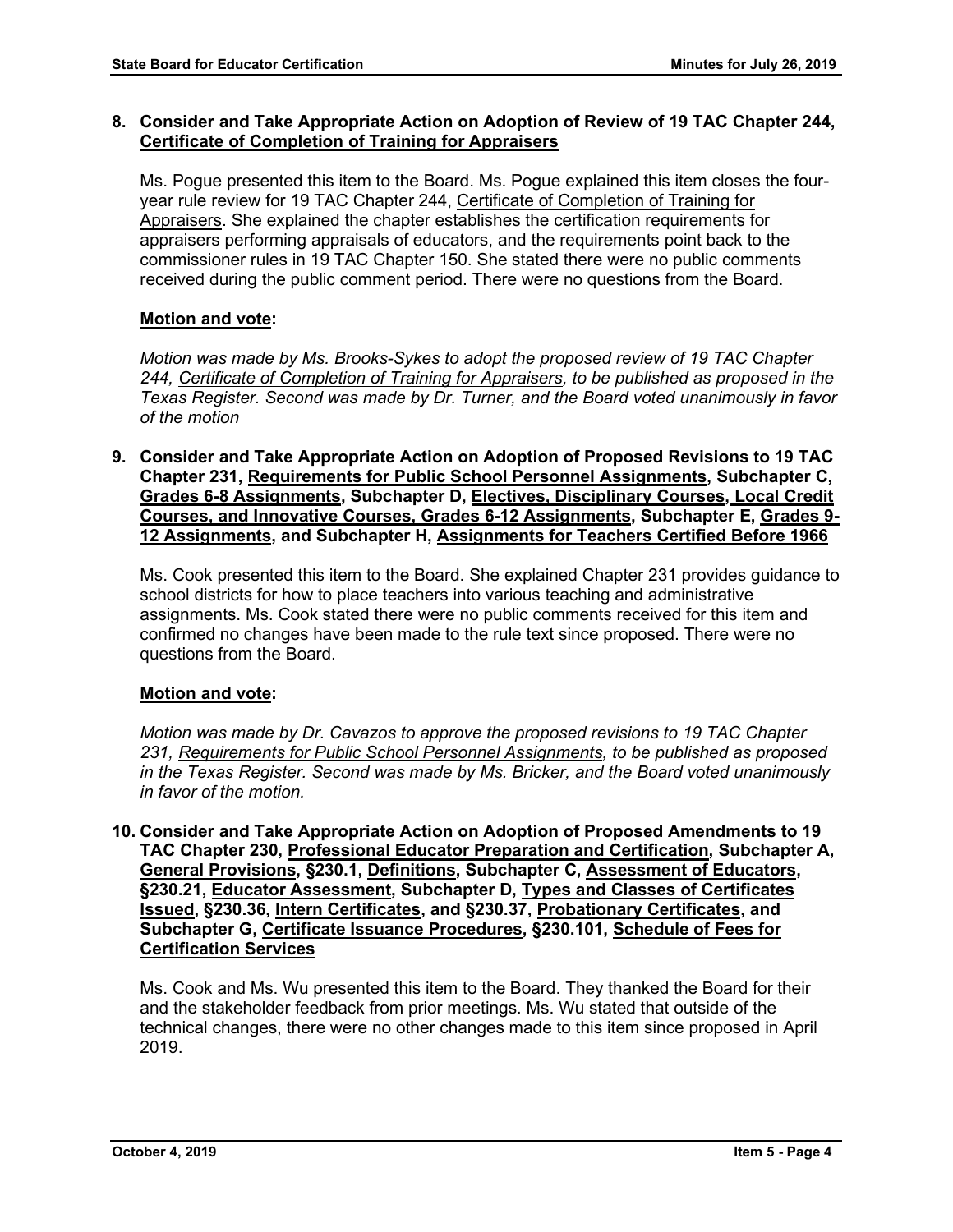Mr. Coleman recommended staff make additions to the Texas Administrative Code to reflect the edTPA pilot and a date for the pilot to be reviewed by the Board to memorialize the Board's intention of the edTPA pilot. Dr. Kelly agreed with the recommendation.

Mr. Rodriguez asked if ESL could be added to the certification requirements for intensive pre-service.

Ms. Bricker asked when TEA would review the edTPA pilot data.

Dr. Cavazos recommended the language reflect a two-year pilot.

Ms. MacDonald and Ms. Druesedow stated the rule text as presented represents the pilot because Board action would be required to remove either option for certification purposes.

Dr. Turner asked for staff to bring back additional data to revisit the 45-day wait between retakes at a future meeting.

Mr. Rodriguez agreed with Ms. MacDonald and Ms. Druesedow and cited the need for wellprepared candidates.

Dr. Cavazos made a motion to move into executive session. Second was made by Ms. Bricker, and the Board voted unanimously in favor of the motion. The Board went into executive session at 10:12 AM.

The Board reconvened from executive session at 10:34 AM.

The Board directed staff to include a pilot exam definition as it refers to edTPA with a date to review the pilot on or around June 2021.

Public Comment was provided by: RaeJean Noschese Katie Eisel Dr. Gina Anderson Aletha Williams Brooke Lucero Emily Nolen Garcia

# **Motion and Vote:**

*Motion was made by Ms. Bricker to approve for adoption the proposed revision to 19 TAC Chapter 230, Professional Educator Preparation and Certification, Subchapter A, General Provisions, §230.1, Definitions, Subchapter C, Assessment of Educators, §230.21, Educator Assessment, Subchapter D, Types and Classes of Certificates Issued, §230.36, Intern Certificates, and §230.37, Probationary Certificates, and Subchapter G, Certificate Issuance Procedures, §230.101, Schedule of Fees for Certification Services, with an effective date of 20 days after filing the adoption notice with the Texas Register. Second was made by Ms. Mullins.*

*Motion was made by Mr. Coleman to amend §230.1 to add the definition for pilot exam with subsequent definitions renumbered accordingly and that all references to edTPA in Figure*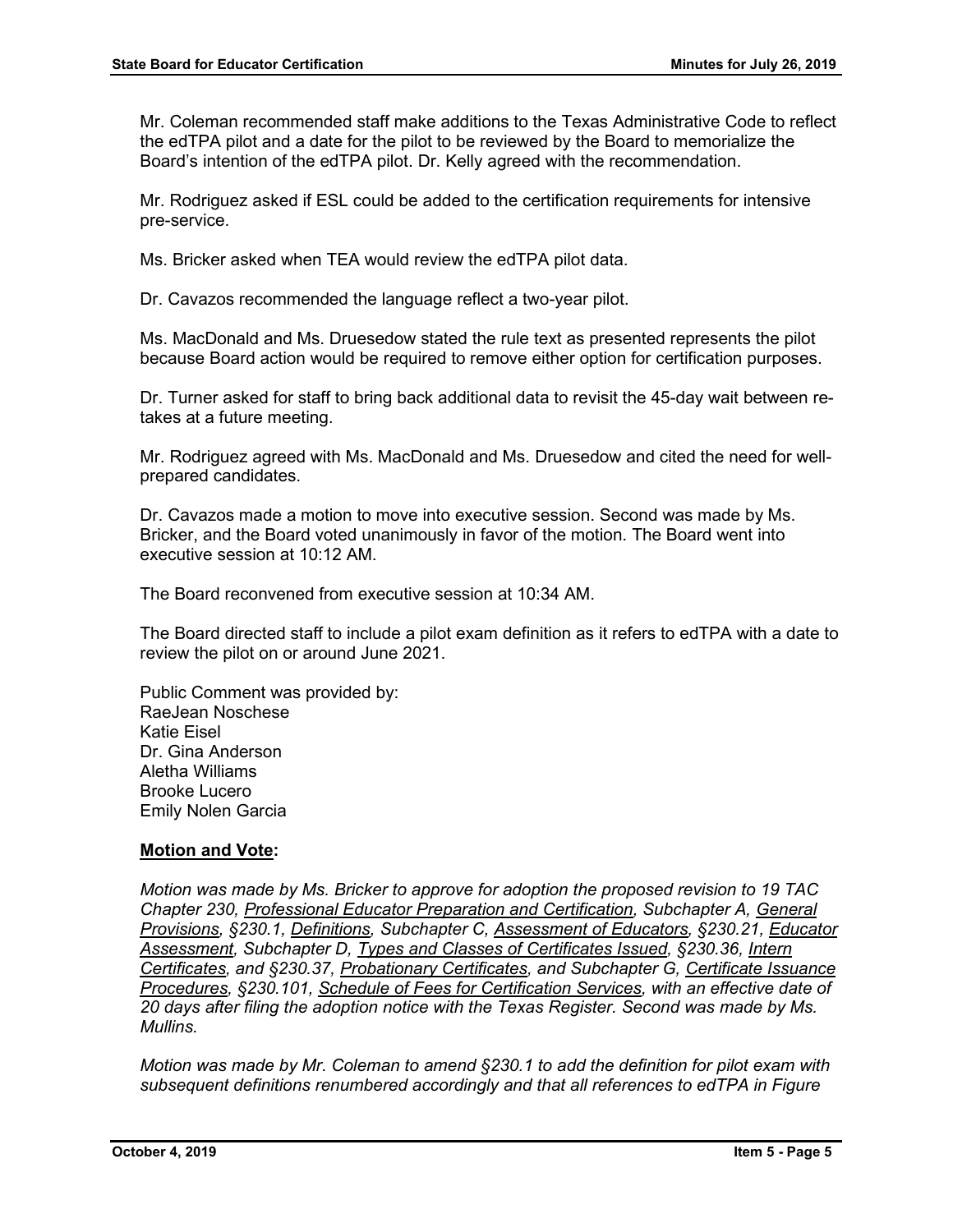*§230.21 (e) include the phrase pilot exam. Second was made by Ms. Brooks-Sykes, and the Board voted unanimously in favor of the motion.*

*The Board voted unanimously in favor of the amended motion.*

The SBEC recessed at 12:19 PM.

The SBEC reconvened at 1:00 PM.

# **11. Consider and Take Appropriate Action on Adoption of Proposed Revisions to 19 TAC Chapter 228, Requirements for Educator Preparation Programs**

Dr. Jones presented this item to the board. Dr. Jones highlighted three sets of changes for the Board in Chapter 228 including: (1) the optional intensive preservice pathway to certification that included a definition and programmatic requirements, (2) language to guide EPPs that change ownership and where new ownership wants a name change, and (3) support for candidates seeking certification in an additional teaching field to ensure they will have supervision and support in the second teaching field.

Ms. Brooks-Sykes thanked Dr. Jones and staff for listening to stakeholder input and incorporating the input into rule text.

# **Motion and vote:**

*Motion was made by Ms. Brooks-Sykes to approve for adoption, subject to State Board of Education review, the proposed revisions to 19 TAC Chapter 228, Requirements for Educator Preparation Programs, with an effective date of 20 days after filing the adoption notice with the Texas Register. Second was made by Ms. Mullins, and the Board voted unanimously in favor of the motion.*

# **12. Consider and Take Appropriate Action on Proposed Amendments to 19 TAC Chapter 229, Accountability System for Educator Preparation Programs**

Dr. Olofson and Ms. Pogue presented this item to the board. Dr. Olofson explained the six categories of changes to Chapter 229, which would provide for commendations for highperforming EPPs, adopt the accountability manual into rule, clarify the determination of EPP accreditation status, allow for the SBEC to require EPP action plans, clarify the accreditation status of a certification class or category, allow for a contested case hearing of a certification class or category, and provide technical changes to remove outdated provisions, clarify processes, and update language to align with other chapters.

Dr. Olofson noted that based on feedback from the Board and stakeholders, staff had further developed options for scoring the principal and teacher surveys, which were presented during the work session. He also presented to the Board additional feedback from the Education Preparation Advisory Committee and Data Workgroup about the option to have the principal survey be report-only for the 2018–2019 reporting year and the option to retain the 85% pass rate for ASEP Indicator 1a.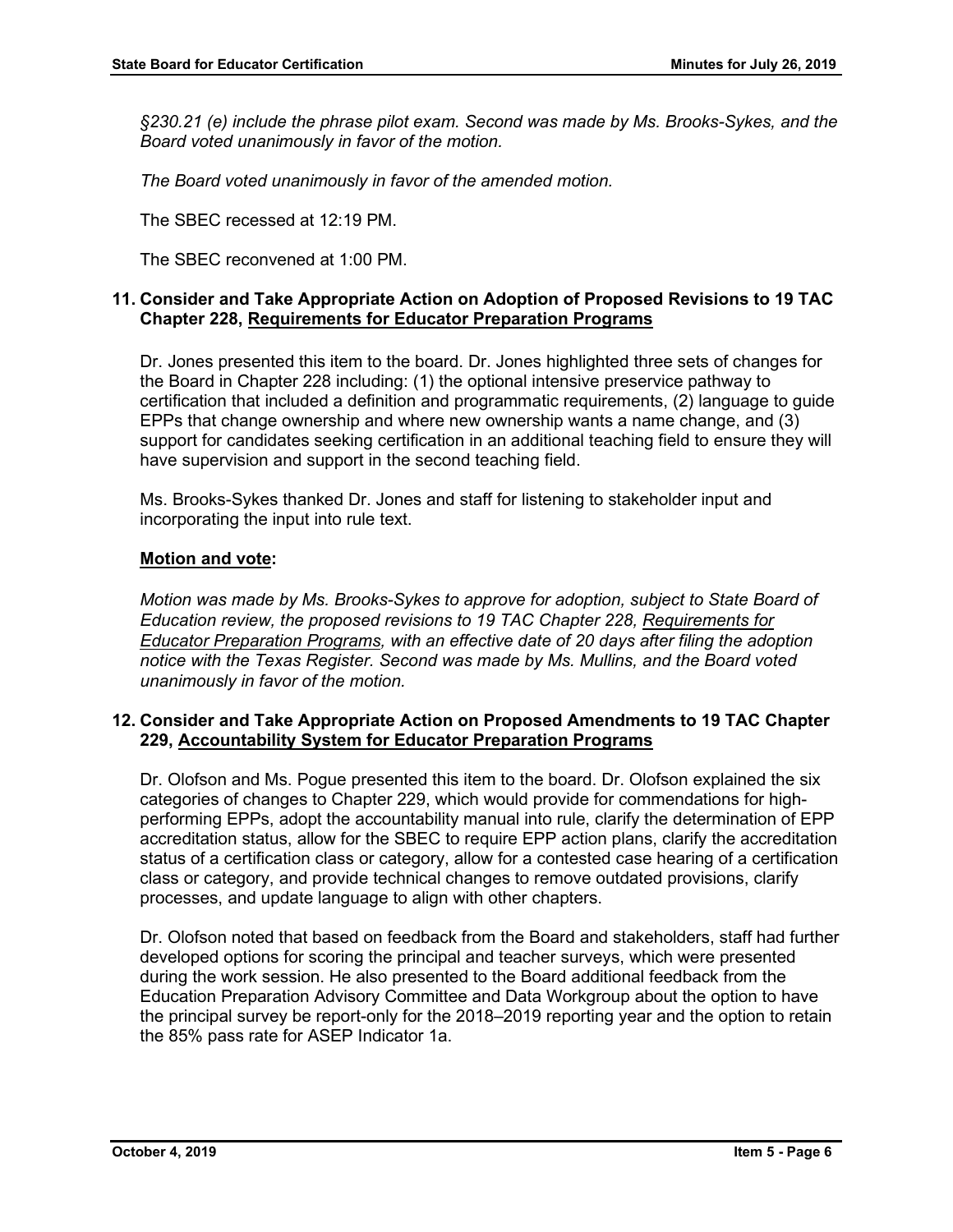Ms. Bricker commented on the importance of recognizing EPPs for exceeding standards. Mr. Franklin noted the recommended commendations would be provided by the new rule text.

Mr. Franklin clarified for the Board about the optional amendment motions available for the Board's consideration. Ms. Druesedow reiterated this process for the Board.

Ms. MacDonald asked for additional clarification about the scoring of the principal survey and asked for the substitute rule text to be distributed to the Board.

Dr. Cavazos further asked about the process for discussing the survey scoring process. Ms. MacDonald clarified she wanted to discuss it with the Board. Dr. Cavazos asked for staff to present scoring methods to the Board. Dr. Olofson presented the two methods that had the most support from the Data Workgroup, including potential scenarios.

Dr. Kelly recommended finding a way to retain the 70% pass rate and finding a compromise where five categories would need to be passed. Ms. MacDonald recommended a minimum of 50% in each category. Mr. Franklin clarified the alternative average method was originally recommended by staff to address these concerns. Ms. MacDonald noted the outcomes of an example case. Dr. Turner voiced support for the alternatively proposed method.

Dr. Peebles asked how low a score could be on any given portion in the average weighted method. Ms. MacDonald provided additional related questions. Dr. Turner noted the alternatively weighted method takes care of this. Dr. Peebles reiterated his question about how low a score could be. Dr. Olofson clarified a survey with four categories with all questions at the highest score could balance out two categories at the lowest score.

Ms. MacDonald asked about benefits and challenges of the alternatively proposed method and the additional condition proposed by Dr. Kelly. Dr. Olofson noted challenges with additional complexity and presented to the board the two scoring methods discussed at the work session. Dr. Kelly clarified which method was named which. Dr. Cavazos asked about a scenario raised by Dr. Kelly. Dr. Olofson clarified which scenario was which. Dr. Kelly noted the alternatively presented method met his standard.

Ms. Pogue noted to the Board they had discussed an amendment to make the principal survey report-only for the 2018–2019 reporting year. The Board asked for the amendment motion to be distributed.

Dr. Kelly voiced support for holding the PPR pass rate at 85% based on differences in the pass rate for different demographic groups. Dr. Peebles asked about the current pass rate, and Mr. Franklin noted it is currently 85% and is scheduled to increase.

Dr. Olofson noted a report-only year for the principal survey would not be inconsistent with what the Board has done with the teacher survey.

Public Comment was provided by: Dr. Diann Huber Dr. Rae Queen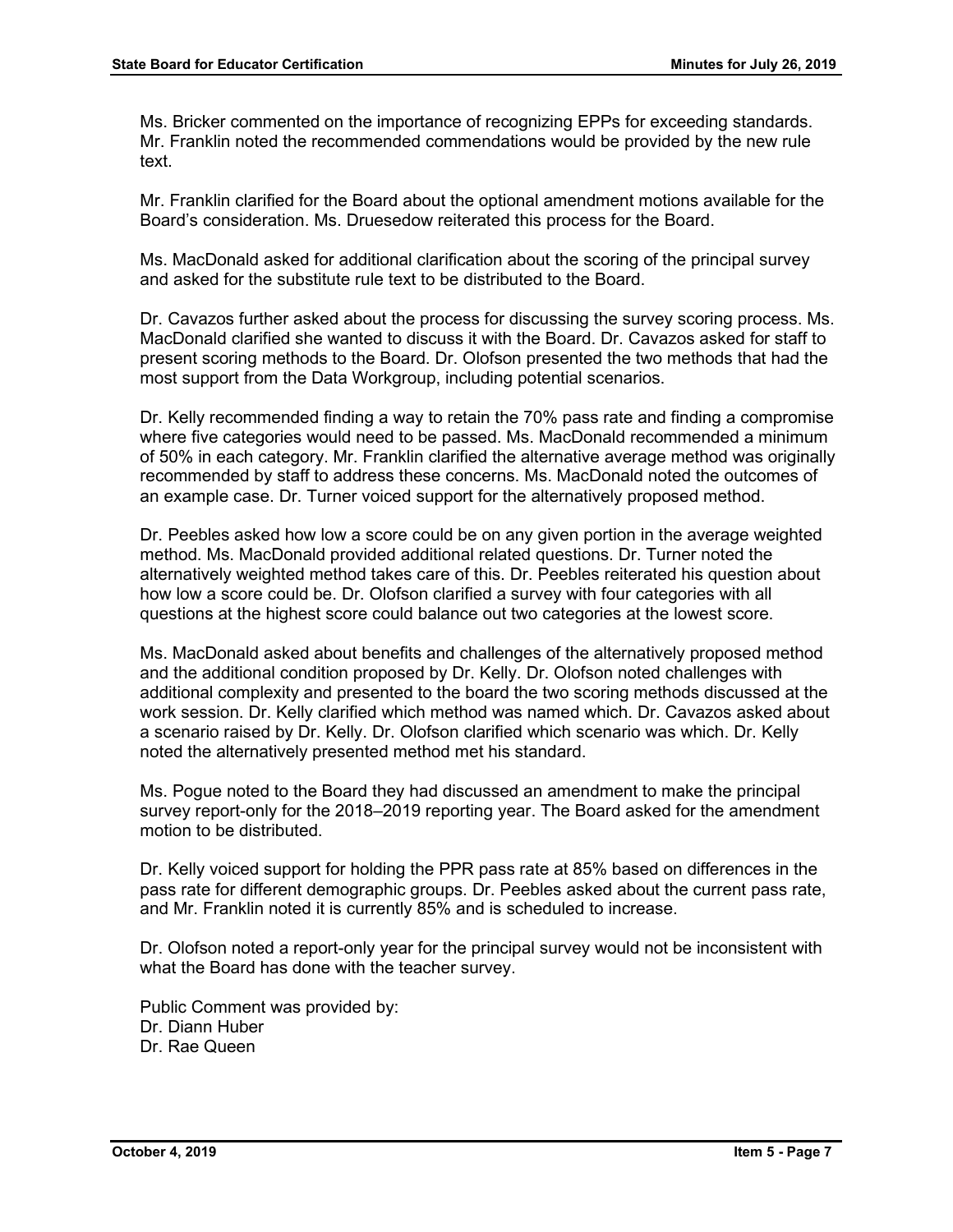*Motion was made by Ms. Bricker to approve the proposed amendments to 19 TAC Chapter 229, Accountability System for Educator Preparation Programs, to be published as proposed in the Texas Register. Second was made by Ms. MacDonald.*

*Amendment was made by Dr. Cavazos to amend proposed §229.4(a)(1)(B) to add the December 26, 2016 admittance date in order to maintain the provision in §229.4(a)(1)(A) that qualifies that the performance standard shall be based on the percent of individuals admitted after that date. The amended rule text reads as follows: for the 2020–2021 academic year and following, the performance standard shall be the percent of individuals admitted after December 26, 2016 who passed an examination within the first two attempts, including those attempted after the individual has completed the EPP or when the EPP has not recommended the individual for a standard certificate. The pass rate is based solely on the examinations approved by the EPP. Examinations taken before admission to the EPP or specific examinations taken for pilot purposes are not included in the pass rate. Second was made by Dr. Turner, and the Board voted unanimously in favor of the amendment.*

*Amendment was made by Dr. Kelly to amend proposed §229.1(c) to reflect the amended figure, which contains a different calculation for the principal and teacher surveys in the Accountability System for Educator Preparation (ASEP) Manual 2018–2019, as seen on pages 41, 43, 44, 55, 56, and 57. Second was provided by Ms. Bricker, and the Board voted unanimously in favor of the amendment.*

*Amendment was made by Dr. Kelly to amend proposed §229.4(a)(1)(C) to maintain the 2017–2018 academic year performance standard for Pedagogy and Professional Responsibilities examinations of 85%. The amended rule text reads as follows: (C) For examinations of PPR, the pass rate will be calculated as described in subparagraph (A) of this paragraph for the 2018-2019 and 2019–2020 academic years and subparagraph (B) of this paragraph beginning with the 2020–2021 academic year. The performance standard shall be a pass rate of 85%. Second was provided by Dr. Cavazos, and the Board voted unanimously in favor of the amendment.* 

*Amendment was made by Dr. Cavazos to amend proposed §229.4(a)(2) to establish the 2018–2019 academic year as a reporting year only for the results of appraisals of first-year teachers, and will not be used to determine accreditation status to align with the provisions in §229.4(a)(5) regarding the teacher survey. The amended rule text reads as follows: the results of appraisals of first-year teachers by administrators, based on a survey in a form to be approved by the SBEC. The performance standard shall be the percentage of first-year teachers from each EPP who are appraised as "sufficiently prepared" or "well prepared." The performance standard shall be 70%. The 2018–2019 academic year will be a reporting year only and will not be used to determine accreditation status. Second was provided by Mr. Coleman, and the Board voted unanimously in favor of the amendment.*

*The Board voted unanimously in favor of the amended motion.*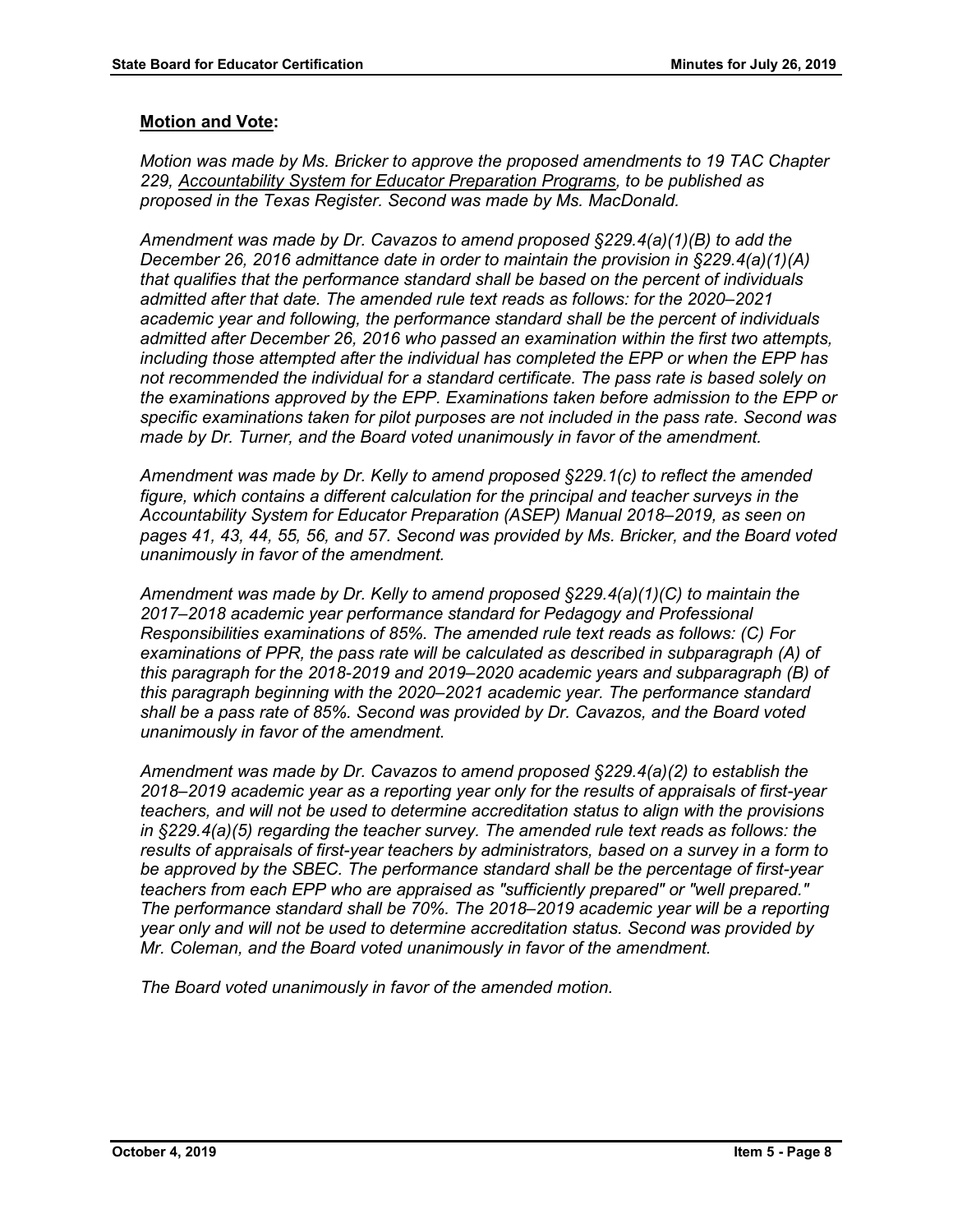# **13. Consider and Take Appropriate Action on Proposed Amendments to 19 TAC Chapter 227, Provisions for Educator Preparation Candidates, Subchapter A, Admission to Educator Preparation Programs**

Dr. Jones presented this item to the board. Dr. Jones updated the Board about request the Board made at the April 26, 2019 meeting related to the impact of an earlier implementation date of January 1, 2020 versus a later implementation date of September 1, 2020 of the proposed revisions in Chapter 227. He explained the impact on the areas in question was the same for both implementation dates and using the later start date would delay the revisions for another year.

Dr. Jones highlighted the revisions to Chapter 227 that included: (1) a revision that came at the request of a Board member regarding criminal background checks that are required before a candidate moves into a role with students, (2) changes to PACT that allow a subject-matter test to be used for admission to a program and a content pedagogy test to be used for certification at the end of the program, (3) a new figure that lists all initial certification areas with the pre-admission content test that should be taken, (4) additional language for the Trade and Industrial Workforce Training Grades 6–12 Certificate and (5) admission requirements for the Early Childhood through Grade 3 (EC–3) certificate that align the certificate to both SB 1839 and HB 2039.

Ms. Bricker asked how candidates were notified regarding the criminal background check and stressed the importance of this revision so people will avoid spending time and money if they know they cannot get a certificate at the completion of a program.

Dr. Turner indicated as written the revision does not say the candidate won't get a certificate, but there's the potential a candidate may not get a certificate.

Ms. Moriaty indicated the revision recommended by a board member was to force programs to give people an early indication that finishing a program and getting certified may not be possible if a candidate has something surface as a result of a criminal background check.

Dr. Kelly indicated his district hires a number of alternative certified teachers who do a good job for the district and indicated the earlier implementation date for PACT seemed reasonable to him.

Dr. Turner inquired about start dates students are entering EPPs.

Public Comment was provided by: Dr. Diann Huber Calvin Stocker Dr. Rae Queen

# **Motion and vote:**

*Motion was made by Ms. Brooks-Sykes to approve the proposed amendments to 19 TAC Chapter 227, Provisions for Educator Preparation Candidates, Subchapter A, Admission to Educator Preparation Programs, to be published as proposed in the Texas Register. Second was made by Ms. Bricker.*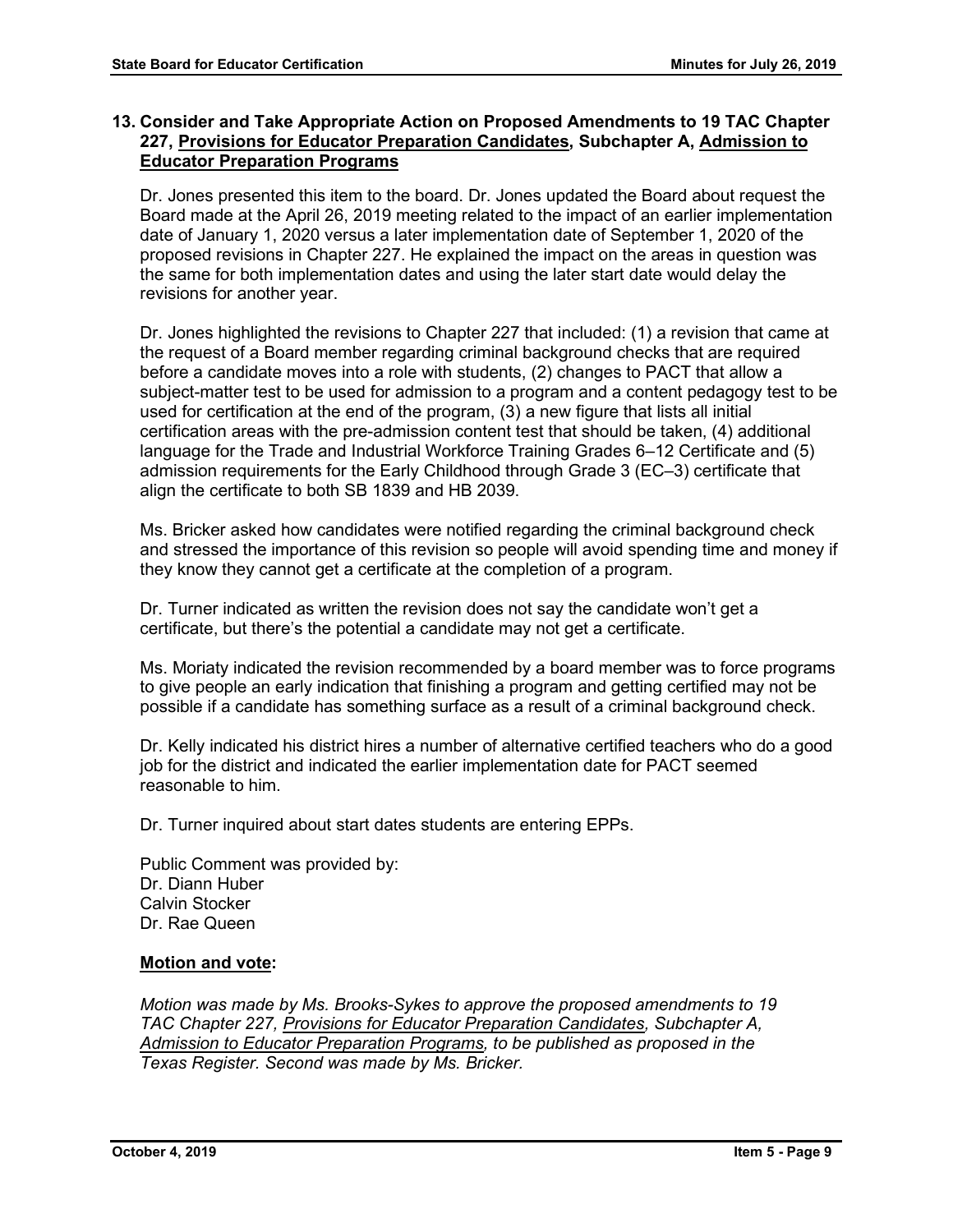*Motion was made by Dr. Kelly to amend proposed §227.10(g) to reference the specific course of instruction in §228.35(i)(2) to clarify that the Early Childhood– Grade 3 certification is offered for initial certification by c §228.35(i)(2) for an applicant to eligible to enroll in an EPP. Second was made by Dr. Cavazos, and the Board voted unanimously in favor of the motion.*

*The Board voted unanimously in favor of the amended motion.*

# **14. Consider and Take Appropriate Action on Proposed Revisions to 19 TAC Chapter 234, Military Service Members, Military Spouses, and Military Veterans**

Ms. Cook presented this item to the Board. She explained this agenda item is moving right to proposal to support the timely implementation of legislation passed during the recent legislative session. Ms. Cook stated Senate Bill 1200 requires the Board to adopt rules by December 1, 2019 to allow military spouses to teach in Texas for a period of three years utilizing certificates from another state. She also explained the proposed rules include technical edits and further clarification test exemption provisions in Commissioner's Rules also apply to members of the military community. Ms. Cook thanked the Board for their ongoing support and requested the Board's support of a revised motion to correct a minor numerical reference to Commissioner's Rules included in the proposed rules. Mr. Coleman commented that as a military veteran himself, this rulemaking makes sense and he expressed appreciation for the legislation.

# **Motion and vote:**

*Motion was made by Dr. Cavazos to approve the proposed revisions to 19 TAC Chapter 234, Military Service Members, Military Spouses, and Military Veterans, to be published as proposed in the Texas Register. Second was made by Ms. Mullins, and the Board voted unanimously in favor of the motion.*

# **15. Consider and Take Appropriate Action on the Proposed Repeal of 19 TAC Chapter 239, Student Services Certificates, Subchapter E, Master Teacher Certificate**

Ms. Cook presented this item to the Board. She shared this was another agenda item moving right to proposal due to provisions in House Bill 3 that specifies effective September 1, 2019, SBEC shall no longer issue or renew master teacher certificates. Ms. Cook assured the Board TEA staff continues to do everything possible to ensure candidates completing requirements for certificate issuance or renewal have the information and support needed through this transition to successfully obtain a certificate or complete certificate renewal before the specified deadline.

# **Motion and vote:**

*Motion was made by Ms. Brooks-Sykes to approve the proposed repeal of 19 TAC Chapter 239, Student Services Certificates, Subchapter E, Master Teacher Certificate, to be published as proposed in the Texas Register. Second was made by Ms. Bricker, and the Board voted unanimously in favor of the motion.*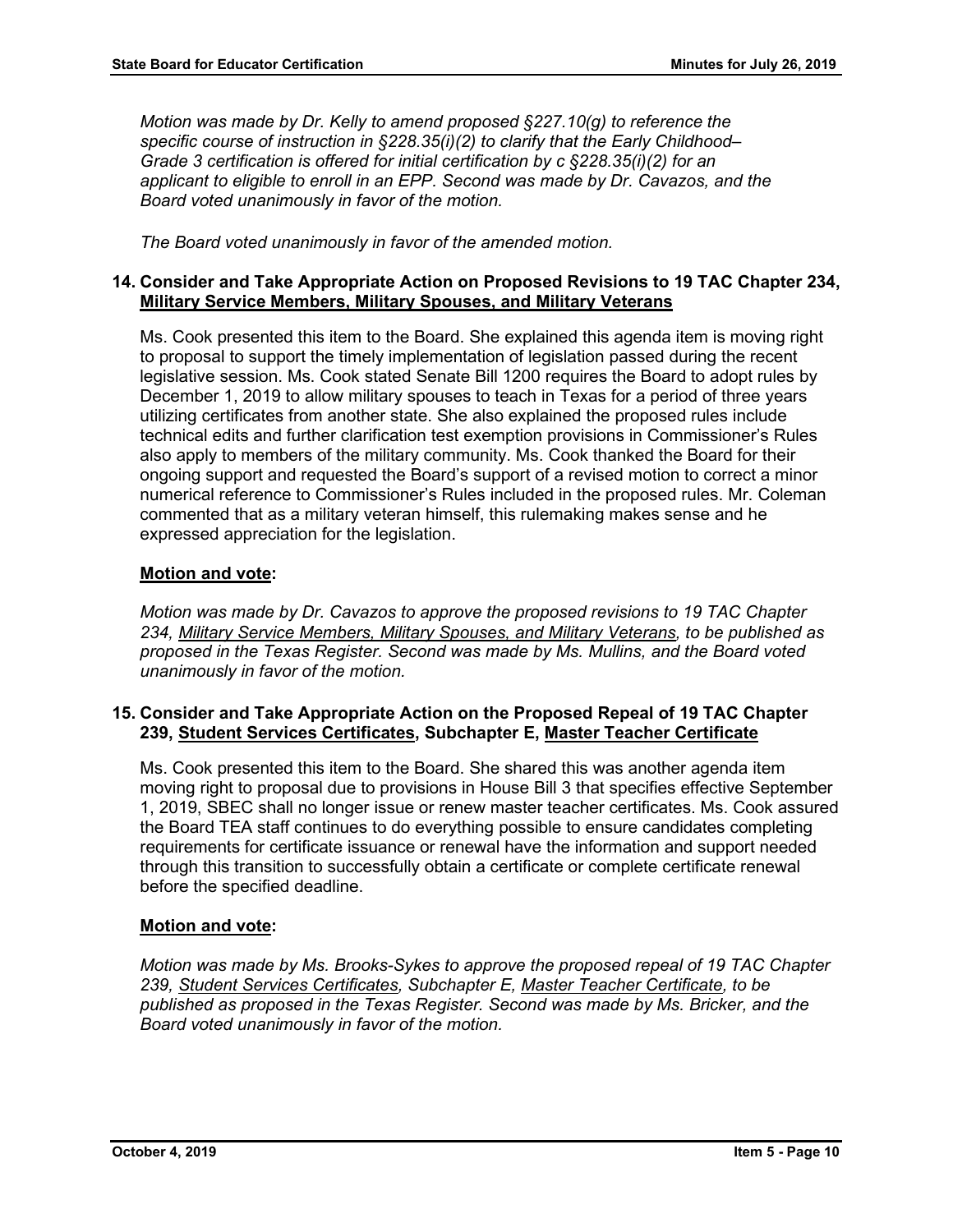# **16. Consider and Take Appropriate Action on Request to Approve New Class of Certificate at Region 13 Education Service Center**

Ms. Wu presented this item to the Board. Erica Garza and Alexis Juusola were present for questions and gave an overview of the proposal to the Board.

Mr. Rodriguez underscored the need for reading specialists in the state.

Ms. Brooks-Sykes asked how the program was working with the candidates currently in the program.

# **Motion and vote:**

*Motion was made by Dr. Cavazos to approve the Reading Specialist class of certificate at Region 13 Education Service Center as presented. Second was made by Ms. MacDonald, and the Board voted unanimously in favor of the motion.* 

# **17. Discussion and Approval of Standards Advisory Committee**

Ms. Wu presented this item to the Board. Ms. Wu explained this item provided the Board the opportunity to approve the standards advisory committee for the certifications recommended by the Special Education Forums held in the winter of 2018.

#### **Motion and Vote:**

*Motion was made by Ms. Brooks-Sykes to approve the members of the Standards Advisory Committee as presented. Second was made by Ms. Mason, and the Board voted unanimously in favor of the motion.*

# **DISCIPLINARY CASES**

# **18. Pending or Contemplated Litigation, including Disciplinary Cases**

# **A. Defaults**

# **No Answer Defaults**

1. In the Matter of Lori L. Boyd; Action to be taken: Consideration of Issuance of Default **Judgment** 

Staff recommendation: 1-year suspension

2. In the Matter of Andrew Caleb Braley; Action to be taken: Consideration of Issuance of Default Judgment

Staff recommendation: Suspension of Probationary certificate through expiration on August 28, 2019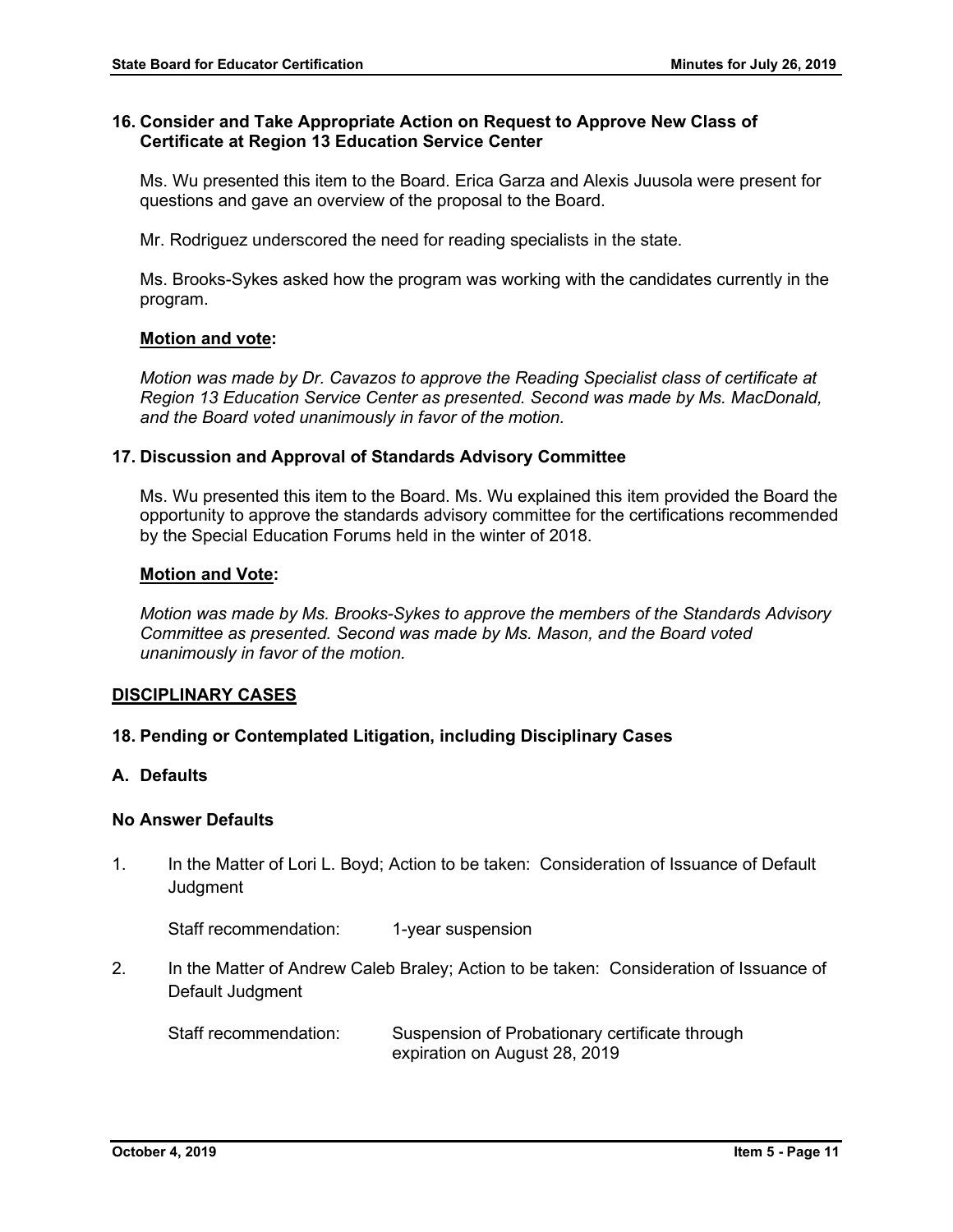4. In the Matter of Delaine Nichole Carter; Action to be taken: Consideration of Issuance of Default Judgment Staff recommendation: Suspension of One-Year certificate through expiration on August 1, 2019 5. In the Matter of Cheyara S. Collier; Action to be taken: Consideration of Issuance of Default Judgment Staff recommendation: Suspension of Intern certificate through expiration on February 5, 2020 6. In the Matter of Cordelia Collins; Action to be taken: Consideration of Issuance of Default Judgment Staff recommendation: Suspension of Intern certificate through expiration on September 11, 2019; 1-year suspension of Paraprofessional certificate 7. In the Matter of Zachariah Curry-McDougald; Action to be taken: Consideration of Issuance of Default Judgment Staff recommendation: Suspension of Intern certificate through expiration on August 27, 2019 8. In the Matter of Hope Melanie Davis; Action to be taken: Consideration of Issuance of Default Judgment Staff recommendation: 1-year suspension 10. In the Matter of Jean Hee Goff; Action to be taken: Consideration of Issuance of Default **Judament** Staff recommendation: 1-year suspension 11. In the Matter of Maricruz Ramirez Gonzalez; Action to be taken: Consideration of Issuance of Default Judgment Staff recommendation: 1-year suspension 12. In the Matter of Curtis Gary Halvorson; Action to be taken: Consideration of Issuance of Default Judgment Staff recommendation: 1-year suspension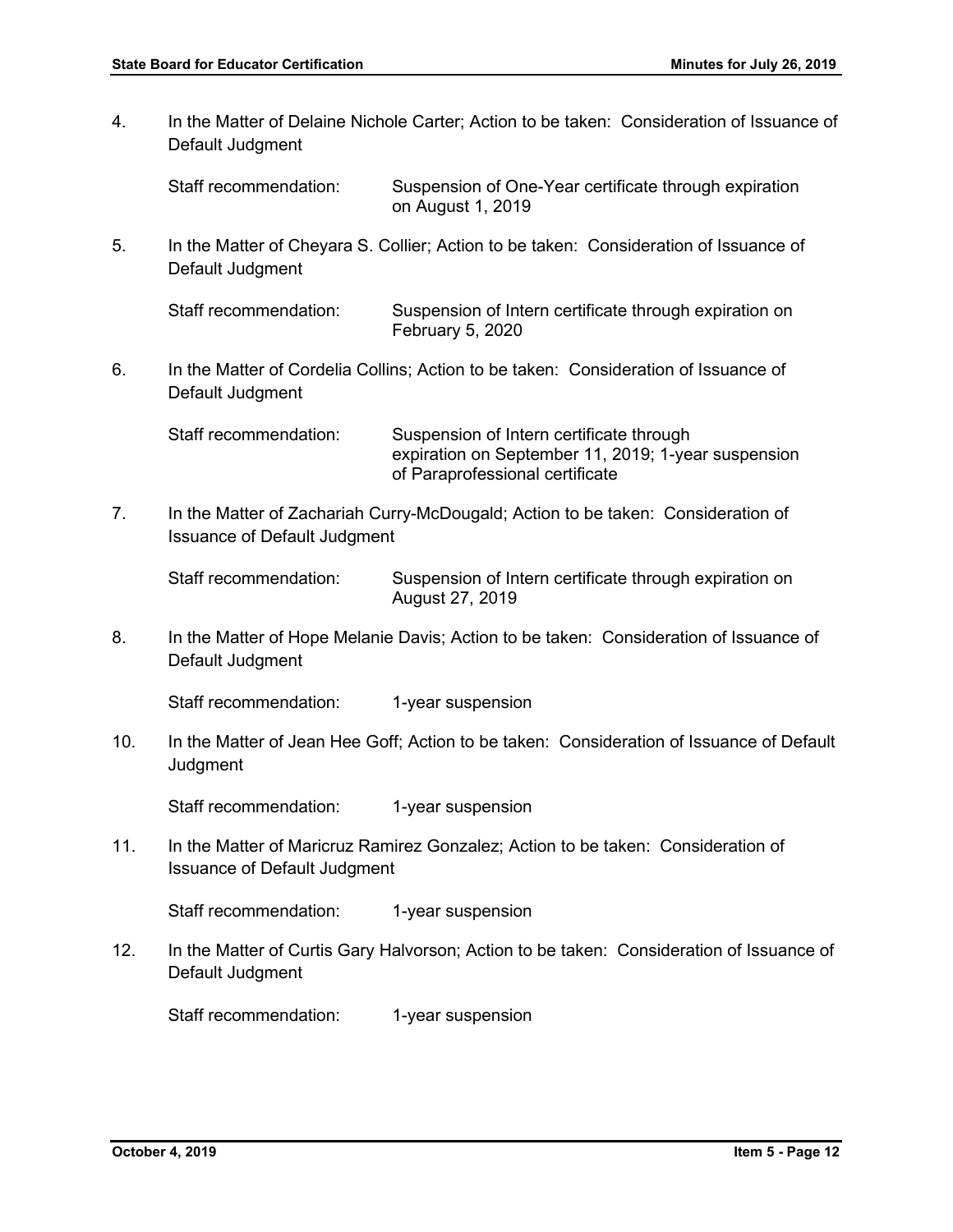13. In the Matter of David Lapinsky; Action to be taken: Consideration of Issuance of Default Judgment

Staff recommendation: 1-year suspension

14. In the Matter of Jacob A. Leatherwood; Action to be taken: Consideration of Issuance of Default Judgment

Staff recommendation: 1-year suspension

15. In the Matter of Tamaka Mann; Action to be taken: Consideration of Issuance of Default **Judgment** 

Staff recommendation: Suspension of Intern certificate through expiration on August 27, 2019

16. In the Matter of Meredith Mattern; Action to be taken: Consideration of Issuance of Default Judgment

Staff recommendation: 1-year suspension

18. In the Matter of Rosa I. Olivares; Action to be taken: Consideration of Issuance of Default Judgment

Staff recommendation: 1-year suspension

19. In the Matter of Timothy J. Olson; Action to be taken: Consideration of Issuance of Default Judgment

Staff recommendation: 1-year suspension

20. In the Matter of James E. Opolot, Jr.; Action to be taken: Consideration of Issuance of Default Judgment

Staff recommendation: 1-year suspension

21. In the Matter of Kirstin Renee Otey-Lewis; Action to be taken: Consideration of Issuance of Default Judgment

Staff recommendation: 1-year suspension

22. In the Matter of Belle Beatrice Pierce; Action to be taken: Consideration of Issuance of Default Judgment

Staff recommendation: 1-year suspension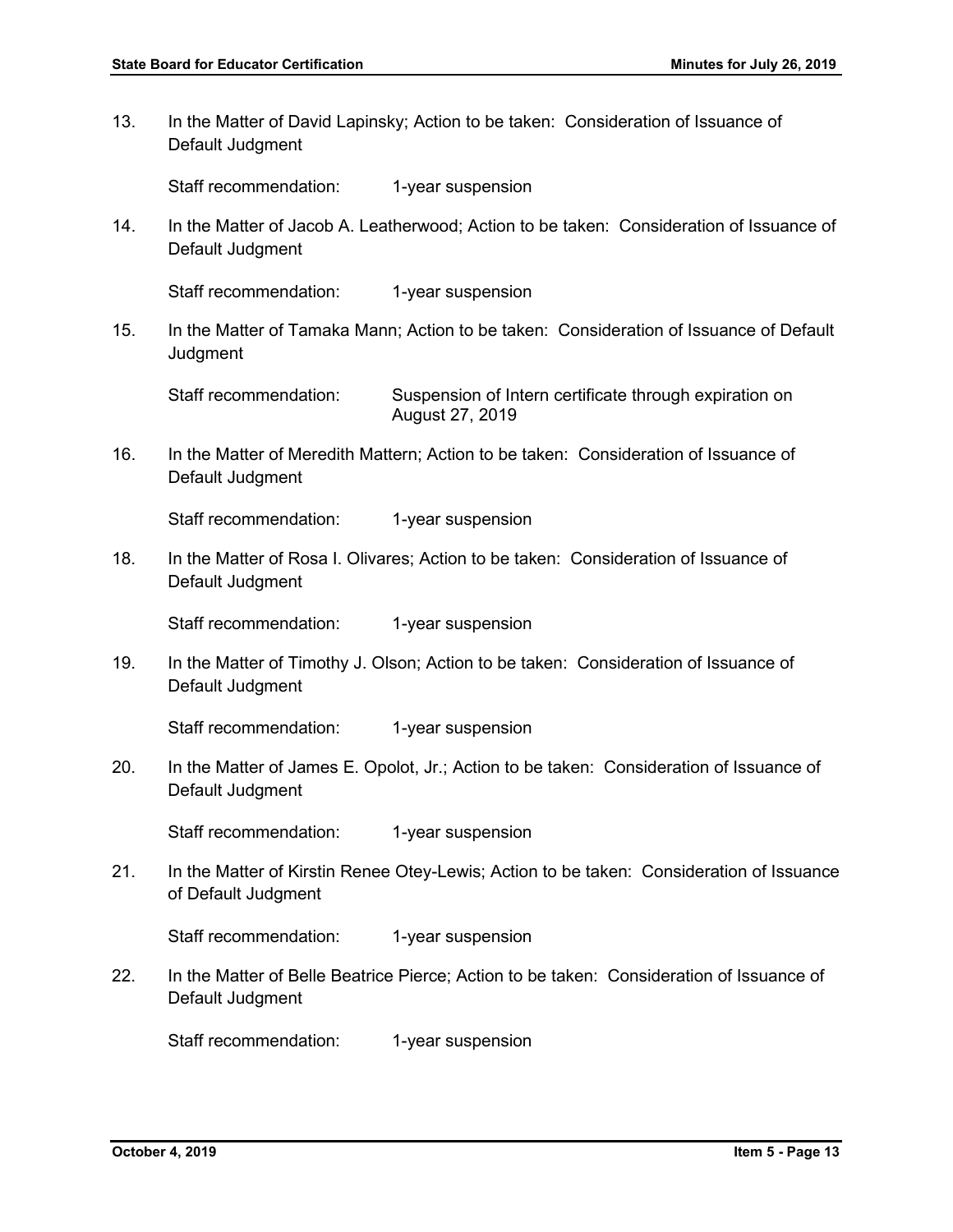23. In the Matter of Reny J. Roy; Action to be taken: Consideration of Issuance of Default **Judgment** 

Staff recommendation: 1-year suspension

24. In the Matter of Fatimah Siddiqi; Action to be taken: Consideration of Issuance of Default Judgment

Staff recommendation: 1-year suspension

25. In the Matter of Tony Sloan; Action to be taken: Consideration of Issuance of Default **Judgment** 

Staff recommendation: 1-year suspension

26. In the Matter of Michael J. Soto; Action to be taken: Consideration of Issuance of Default Judgment

Staff recommendation: 1-year suspension

27. In the Matter of Constance J. Spurlock; Action to be taken: Consideration of Issuance of Default Judgment

Staff recommendation: Suspension of Intern certificate through expiration on August 13, 2019

28. In the Matter of Beverly Vega; Action to be taken: Consideration of Issuance of Default **Judgment** 

Staff recommendation: 1-year suspension

29. In the Matter of Lelawrence Washington; Action to be taken: Consideration of Issuance of Default Judgment

Staff recommendation: 1-year suspension

30. In the Matter of Shayna R. Webb; Action to be taken: Consideration of Issuance of Default Judgment

Staff recommendation: 1-year suspension

31. In the Matter of Antoinette Willis; Action to be taken: Consideration of Issuance of Default Judgment

Staff recommendation: 1-year suspension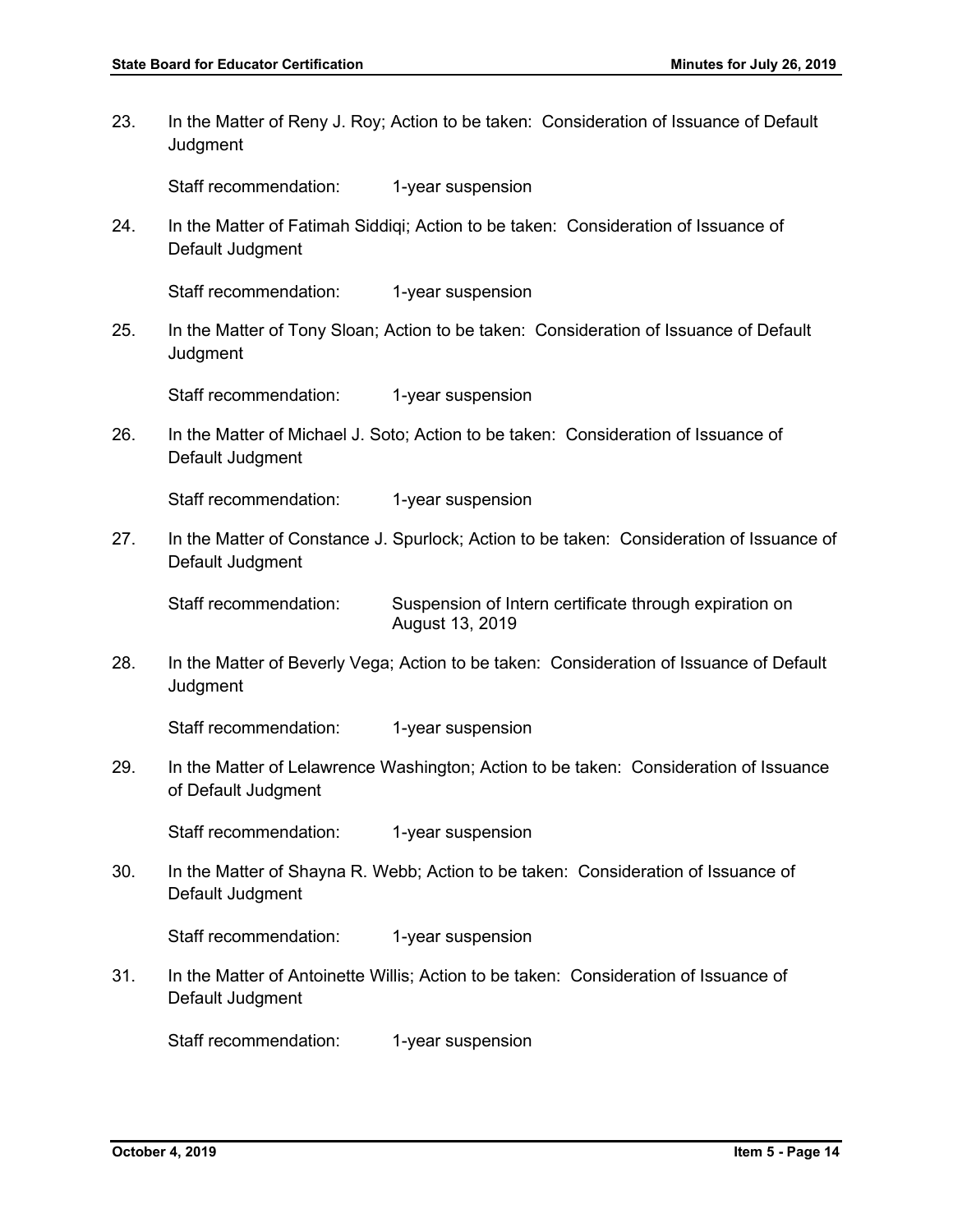32. In the Matter of Sharouq Ali Zabarah; Action to be taken: Consideration of Issuance of Default Judgment

Staff recommendation: 1-year suspension

33. In the Matter of David Jeremiah Banks; Action to be taken: Consideration of Issuance of Default Judgment

Staff recommendation: Permanent Revocation

34. In the Matter of LaJuantis Jamall Jones; Action to be taken: Consideration of Issuance of Default Judgment

Staff recommendation: Permanent Revocation

37. In the Matter of Deverick Shavonne Stubblefield; Action to be taken: Consideration of Issuance of Default Judgment

Staff recommendation: Permanent Revocation

38. In the Matter of Victoria Louise Toms; Action to be taken: Consideration of Issuance of Default Judgment

Staff recommendation: Revocation

39. In the Matter of Brian David Towne, Sr.; Action to be taken: Consideration of Issuance of Default Judgment

Staff recommendation: Permanent Revocation

40. In the Matter of Luciano P. Villar; Action to be taken: Consideration of Issuance of Default Judgment

Staff recommendation: Permanent Revocation

43. In the Matter of Shellby Nicole Basha; Action to be taken: Consideration of Issuance of Default Judgment

Staff recommendation: Permanent Revocation

44. In the Matter of Kody Steven Brown; Action to be taken: Consideration of Issuance of Default Judgment

Staff recommendation: Permanent Revocation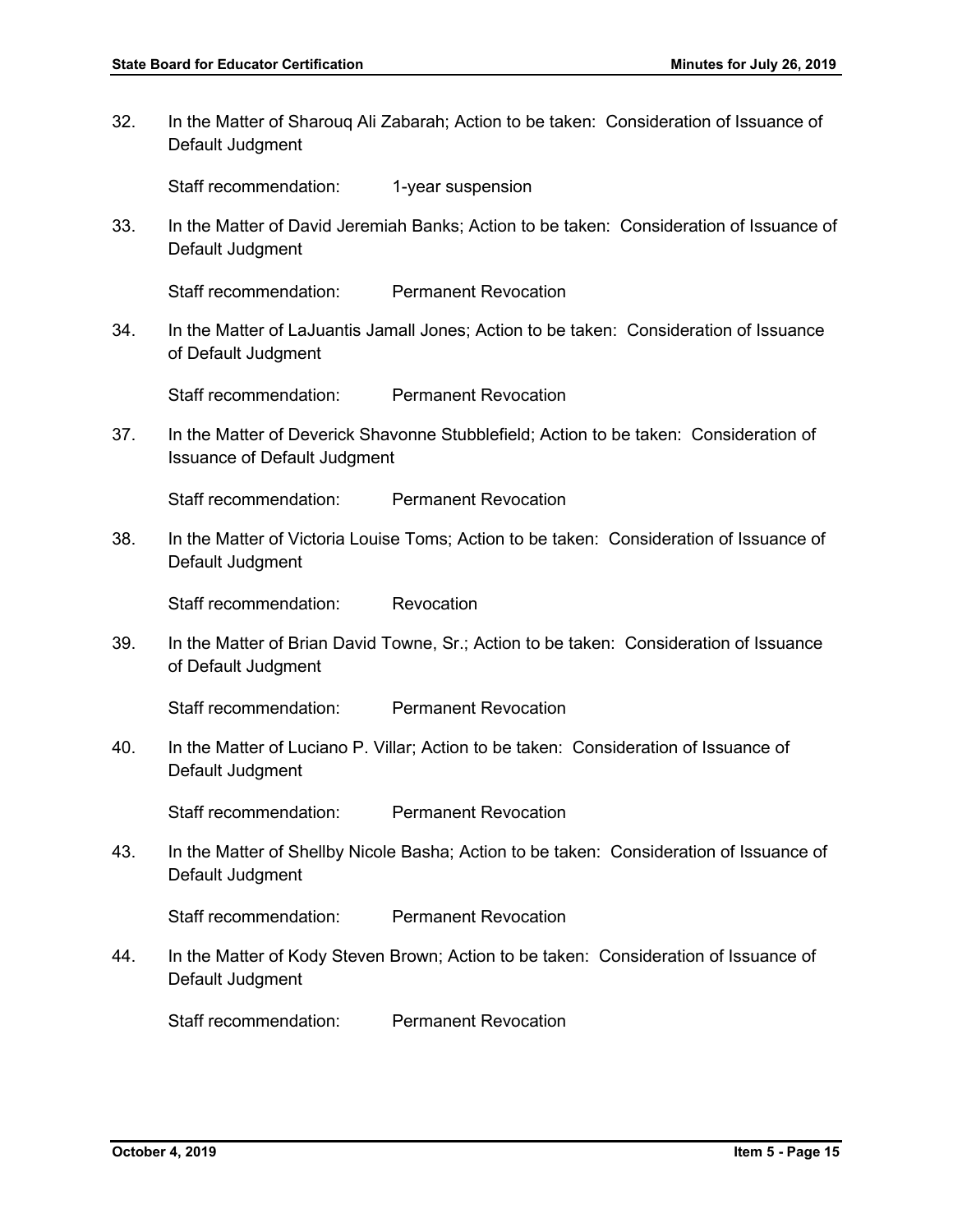45. In the Matter of Kristin Ally Dudley; Action to be taken: Consideration of Issuance of Default Judgment

Staff recommendation: Permanent Revocation

46. In the Matter of Victoria Gordon; Action to be taken: Consideration of Issuance of Default Judgment

Staff recommendation: Permanent Revocation

47. In the Matter of James Craig Gower; Action to be taken: Consideration of Issuance of Default Judgment

Staff recommendation: Permanent Revocation

48. In the Matter of William Hankins Maksoud; Action to be taken: Consideration of Issuance of Default Judgment

Staff recommendation: Permanent Revocation

49. In the Matter of Pablo L. Parravicini; Action to be taken: Consideration of Issuance of Default Judgment

Staff recommendation: Permanent Revocation

54. In the Matter of Anthony Maurice Barnes, Sr.; Action to be taken: Consideration of Issuance of Default Judgment

Staff recommendation: Revocation

56. In the Matter of Cylinda Colarelli; Action to be taken: Consideration of Issuance of Default Judgment

Staff recommendation: Revocation

57. In the Matter of Austin Blake Darby; Action to be taken: Consideration of Issuance of Default Judgment

Staff recommendation: Revocation

58. In the Matter of Selina DeLuna; Action to be taken: Consideration of Issuance of Default **Judgment** 

Staff recommendation: Revocation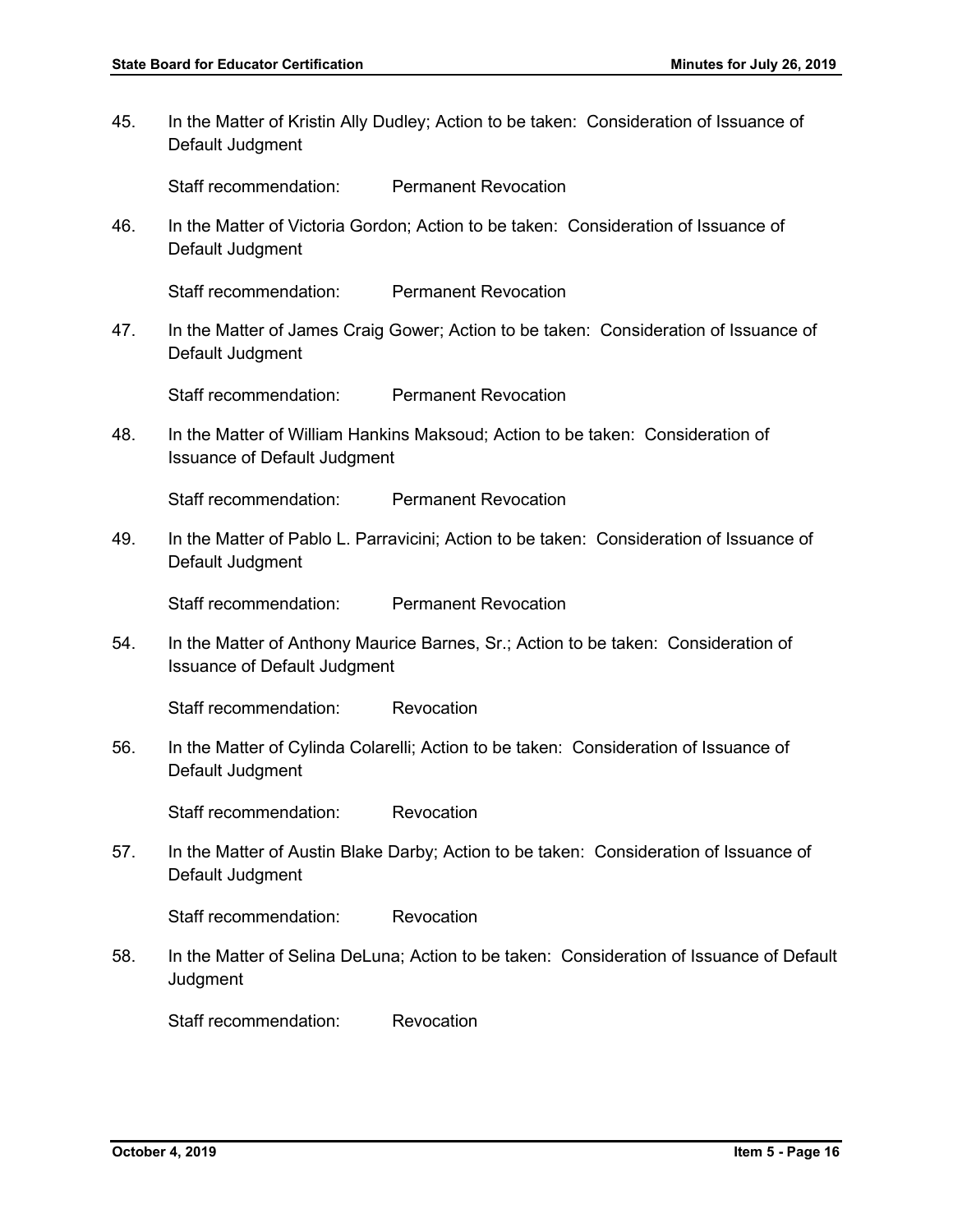59. In the Matter of Desiree Espinoza; Action to be taken: Consideration of Issuance of Default Judgment Staff recommendation: Revocation 62. In the Matter of Bria Jenae Johnson; Action to be taken: Consideration of Issuance of Default Judgment Staff recommendation: 2-year suspension and proof of successful completion of substance abuse treatment program 63. In the Matter of Jorge Antonio Montes; Action to be taken: Consideration of Issuance of Default Judgment Staff recommendation: Revocation 65. In the Matter of Rudolph Owens, Jr.; Action to be taken: Consideration of Issuance of Default Judgment Staff recommendation: 4-year suspension and proof of successful completion of substance abuse treatment program 66. In the Matter of Garrett L. Pollard; Action to be taken: Consideration of Issuance of Default Judgment Staff recommendation: Revocation 67. In the Matter of Jesse Gerald Santillan; Action to be taken: Consideration of Issuance of Default Judgment Staff recommendation: Revocation 69. In the Matter of Shirley Dickerson Freeman; Action to be taken: Consideration of Issuance of Default Judgment Staff recommendation: 2-year suspension 72. In the Matter of Ruby Nell Porter; Action to be taken: Consideration of Issuance of Default Judgment Staff recommendation: Revocation 73. In the Matter of Latisha Shorthair; Action to be taken: Consideration of Issuance of Default Judgment Staff recommendation: Revocation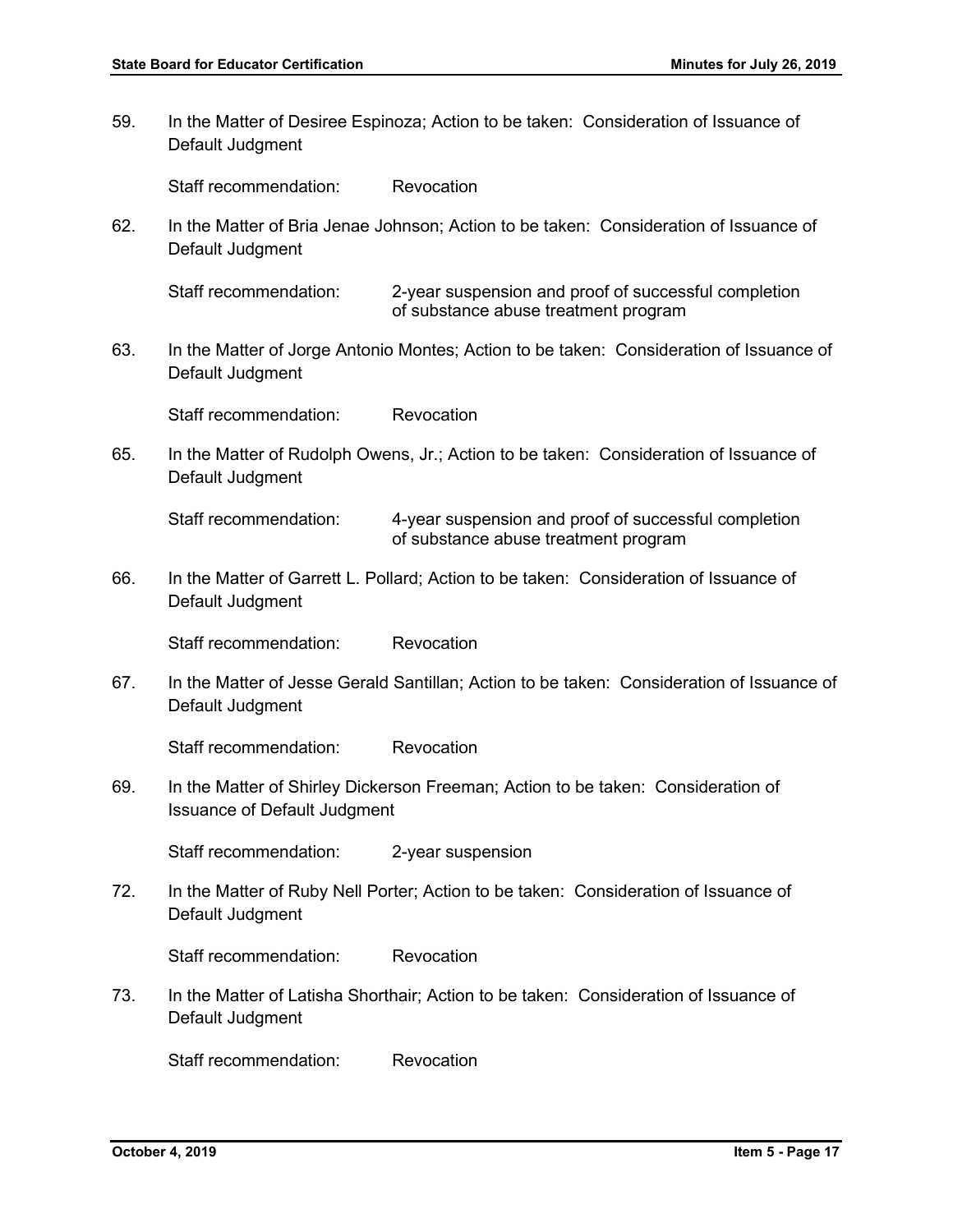*Motion was made by Dr. Cavazos to grant staff's request for Issuance of Default Judgment on the above numbered cases 1–73, with the exception of 3, 9, 17, 35, 36, 41, 42, 50, 51, 53, 55, 60, 61, 64, 68, 70, and 71 and issue final orders consistent with staff's recommendation. Second was made by Dr. Turner, and the Board voted unanimously in favor of the motion.* 

35. In the Matter of Thomas Quinn Jones; Action to be taken: Consideration of Issuance of Default Judgment

Staff recommendation: Revocation

# **Motion and Vote:**

*Motion was made by Ms. Bricker to grant staff's request for Issuance of Default Judgment and enter a final order of permanent revocation on the above numbered case. Second was made by Dr. Turner, and the Board voted unanimously in favor of the motion.* 

36. In the Matter of Michelle Charlene Kennedy; Action to be taken: Consideration of Issuance of Default Judgment

Staff recommendation: 1-year suspension and proof of successful completion of substance abuse treatment program

# **Motion and Vote:**

*Motion was made by Dr. Turner to grant staff's request for Issuance of Default Judgment and enter a final order of permanent revocation on the above numbered case. Second was made by Mr. Coleman, and the Board voted unanimously in favor of the motion.* 

41. In the Matter of Lorenzo E. Williams; Action to be taken: Consideration of Issuance of Default Judgment

Staff recommendation: Revocation

# **Motion and Vote:**

*Motion was made by Mr. Coleman to grant staff's request for Issuance of Default Judgment and enter a final order of permanent revocation on the above numbered case. Second was made by Ms. Brooks-Sykes, and the Board voted unanimously in favor of the motion.* 

42. In the Matter of Joshua Woodard; Action to be taken: Consideration of Issuance of Default Judgment

Staff recommendation: Revocation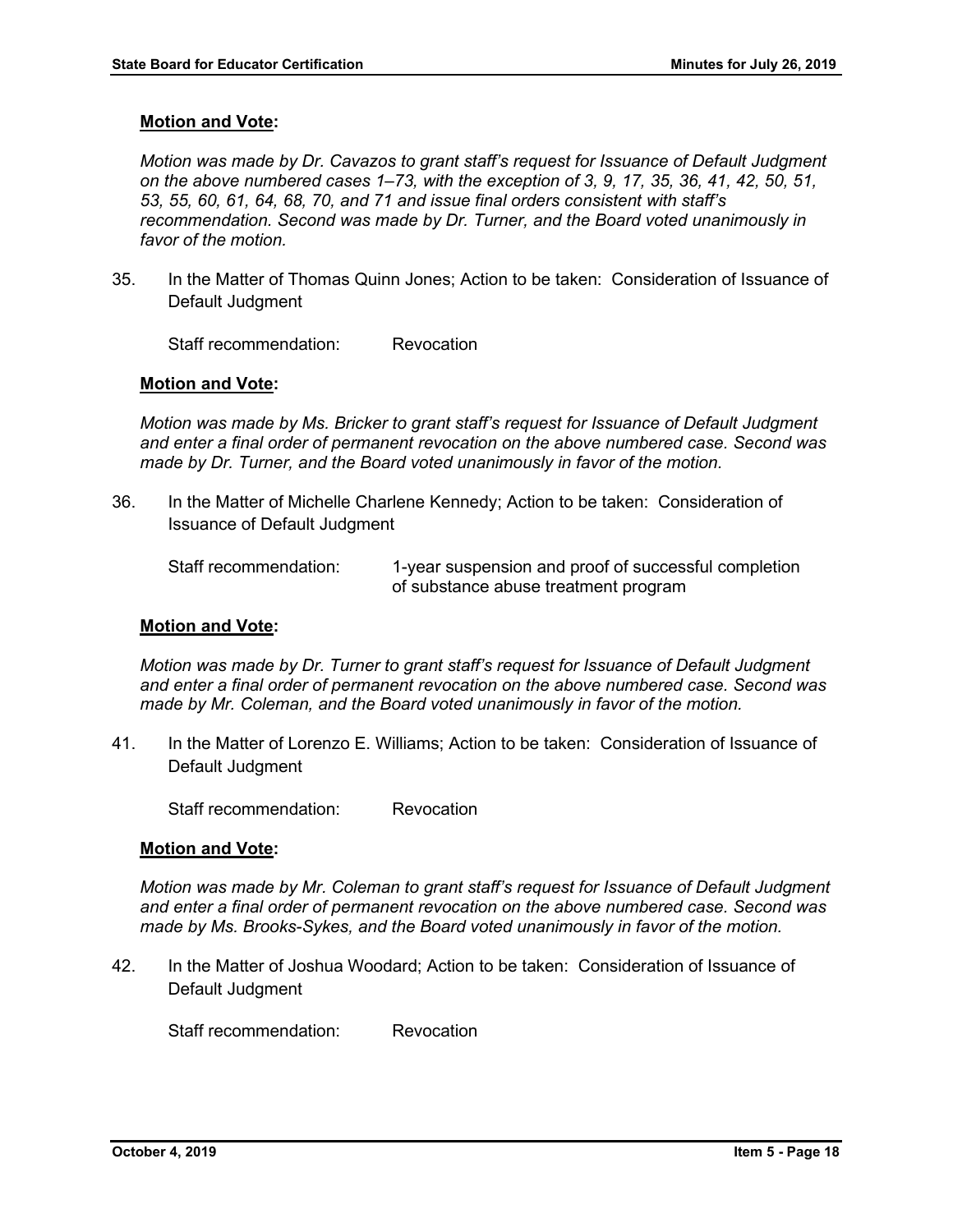*Motion was made by Ms. Bricker to grant staff's request for Issuance of Default Judgment and enter a final order of permanent revocation on the above numbered case. Second was made by Mr. Coleman, and the Board voted unanimously in favor of the motion.* 

50. In the Matter of Angela Greer Richardson; Action to be taken: Consideration of Issuance of Default Judgment

Staff recommendation: Revocation

Ms. Mason recused herself from voting on this matter.

# **Motion and Vote:**

*Motion was made by Mr. Coleman to grant staff's request for Issuance of Default Judgment and enter a final order of permanent revocation on the above numbered case. Second was made by Ms. Bricker, and the Board voted unanimously in favor of the motion.* 

52. In the Matter of Emily Amber Kasa; Action to be taken: Consideration of Issuance of Default Judgment

Staff recommendation: Revocation

#### **Motion and Vote:**

*Motion was made by Ms. Bricker to grant staff's request for Issuance of Default Judgment and enter a final order consistent with staff's recommendations on the above numbered case. Second was made by Ms. Mullins, and the Board voted unanimously in favor of the motion.* 

53. In the Matter of Natalie Alaniz; Action to be taken: Consideration of Issuance of Default **Judament** 

Staff recommendation: Revocation

# **Motion and Vote:**

*Motion was made by Ms. Bricker to grant staff's request for Issuance of Default Judgment and enter a final order of permanent revocation on the above numbered case. Second was made by Dr. Cavazos, and the Board voted unanimously in favor of the motion.* 

55. In the Matter of Matthew Blankenship; Action to be taken: Consideration of Issuance of Default Judgment

Staff recommendation: 4-year suspension and proof of successful completion of substance abuse treatment classes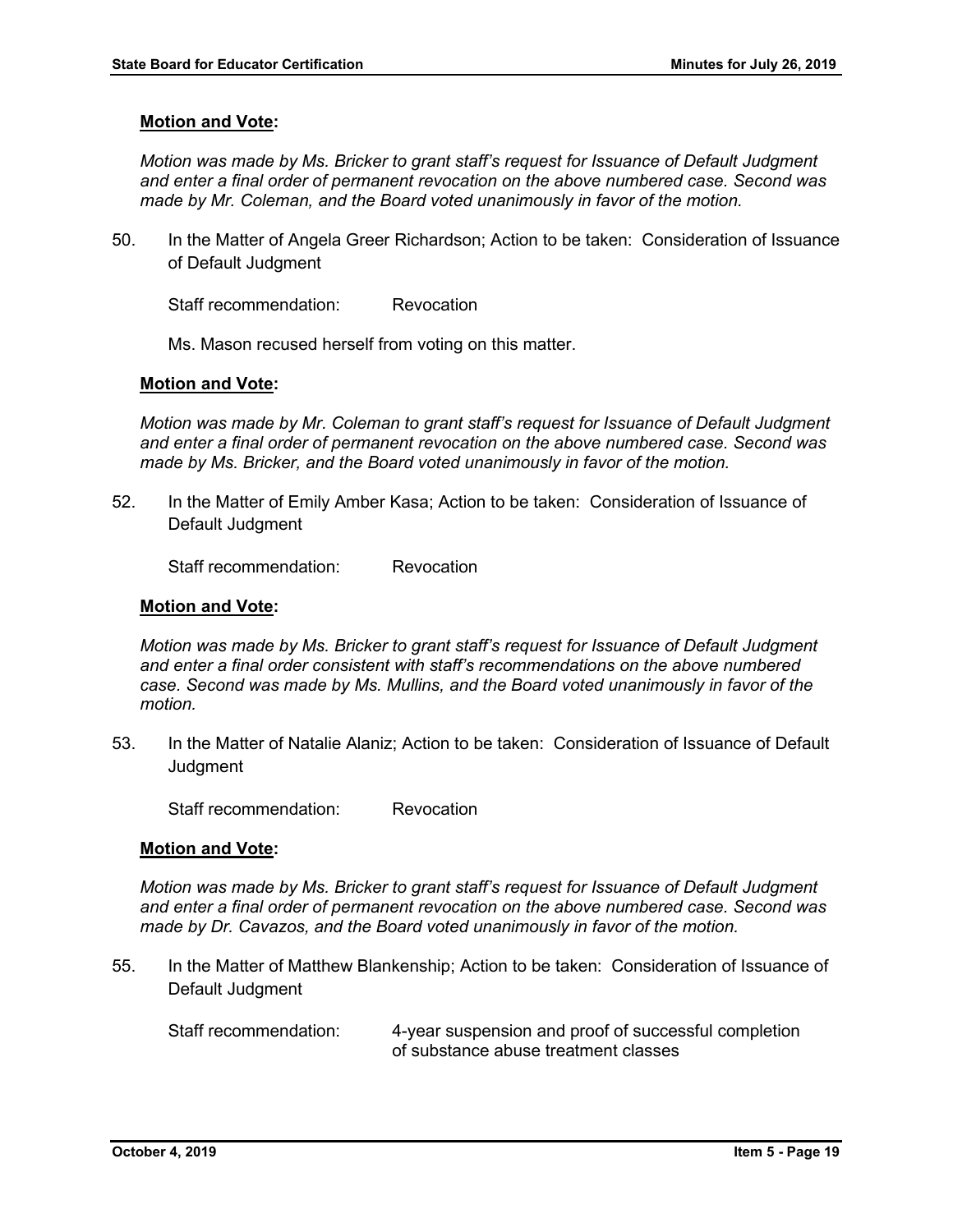*Motion was made by Mr. Coleman to grant staff's request for Issuance of Default Judgment and enter a final order of revocation on the above numbered case. Second was made by Ms. Bricker, and the Board voted unanimously in favor of the motion.* 

60. In the Matter of Wylie Hachey; Action to be taken: Consideration of Issuance of Default **Judgment** 

Staff recommendation: 3-year suspension and proof of successful completion of substance abuse treatment classes

# **Motion and Vote:**

*Motion was made by Ms. Brooks-Sykes to grant staff's request for Issuance of Default Judgment and enter a final order of consistent with staff's recommendation on the above numbered case. Second was made by Dr. Cavazos, and the motion passed with Dr. Cavazos, Ms. Bricker, Ms. Brooks-Sykes, Ms. Mullins, Dr. Kelly, Ms. MacDonald, and Mr. Rodriguez voting in favor; Mr. Coleman voted against the motion.*

61. In the Matter of David Robert Jabs; Action to be taken: Consideration of Issuance of Default Judgment

Staff recommendation: 2-year suspension and proof of successful completion of substance abuse treatment program

#### **Motion and Vote:**

*Motion was made by Mr. Coleman to grant staff's request for Issuance of Default Judgment and enter a final order of revocation on the above numbered case. Second was made by Dr. Kelly, and the Board voted unanimously in favor of the motion.* 

64. In the Matter of Rachel R. Ochoa; Action to be taken: Consideration of Issuance of Default Judgment

Staff recommendation: 1-year suspension and proof of successful completion of substance abuse treatment program

Mr. Rodriguez recused himself from voting on this matter.

#### **Motion and Vote:**

*Motion was made by Ms. Bricker to grant staff's request for Issuance of Default Judgment and enter a final order consistent with staff's recommendation on the above numbered case. Second was made by Dr. Cavazos, and the Board voted unanimously in favor of the motion.* 

68. In the Matter of Wendy Ann Carlson; Action to be taken: Consideration of Issuance of Default Judgment

Staff recommendation: Revocation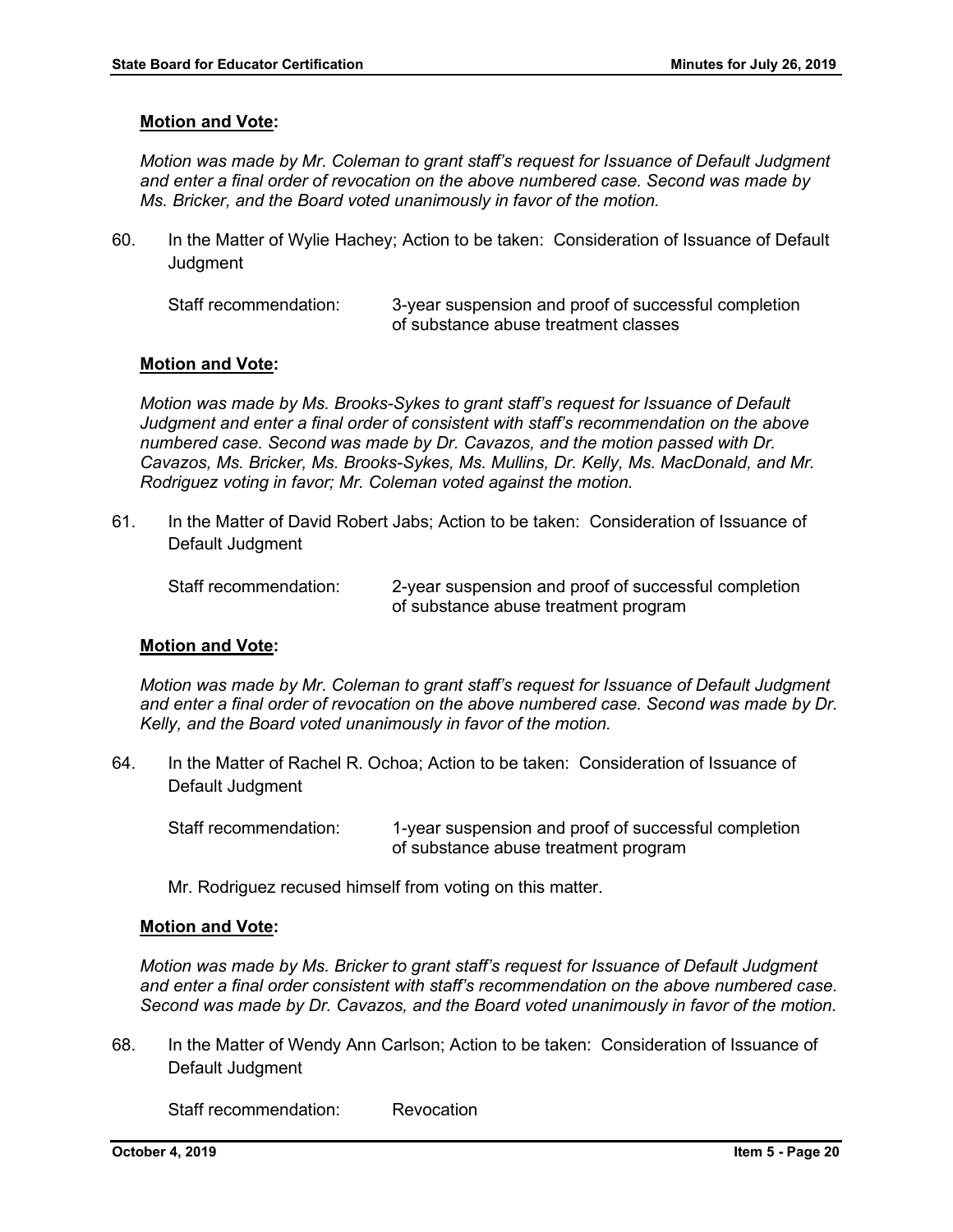*Motion was made by Mr. Coleman to grant staff's request for Issuance of Default Judgment and enter a final order of a one year suspension on the above numbered case based on the mitigating factors in §249.17(c): the seriousness of the violation, whether or not the educator intended to default on this loan, this incident imposed no danger or potential danger to students and does not impact the educator's good moral character or ability to instruct, that a harsher sentence would not deter other educators from committing this act, and all other relevant facts discussed. Second was made by Ms. Mullins, and the Board voted unanimously in favor of the motion.* 

70. In the Matter of Paula Marie Allen; Action to be taken: Consideration of Issuance of Default Judgment

Staff recommendation: Revocation

# **Motion and Vote:**

*Motion was made by Mr. Coleman to grant staff's request for Issuance of Default Judgment and enter a final order of a five year suspension on the above numbered case. Second was made by Ms. Brooks-Sykes, and the Board voted unanimously in favor of the motion.*

71. In the Matter of Monica Stella Gonzalez; Action to be taken: Consideration of Issuance of Default Judgment

Staff recommendation: 4-year suspension

Dr. Turner recused herself from voting on this matter.

# **Motion and Vote:**

*Motion was made by Mr. Coleman to grant staff request for Issuance of Default Judgment and enter a final order of revocation on the above matter. The motion failed with lack of a second.* 

*Motion was made by Dr. Cavazos to grant staff's request for Issuance of Default Judgment and enter a final order consistent with staff's recommendation on the above numbered case. Second was made by Ms. Bricker and the motion passed with Dr. Cavazos, Ms. Bricker, Ms. Brooks-Sykes, Ms. Mullins, Dr. Kelly, Ms. MacDonald, and Mr. Rodriguez voting in favor, and Mr. Coleman voting against the motion.*

#### **The following cases were pulled by TEA staff and no action was taken:**

3. In the Matter of Jonathan N. Burton; Action to be taken: Consideration of Issuance of Default Judgment

Staff recommendation: 1-year suspension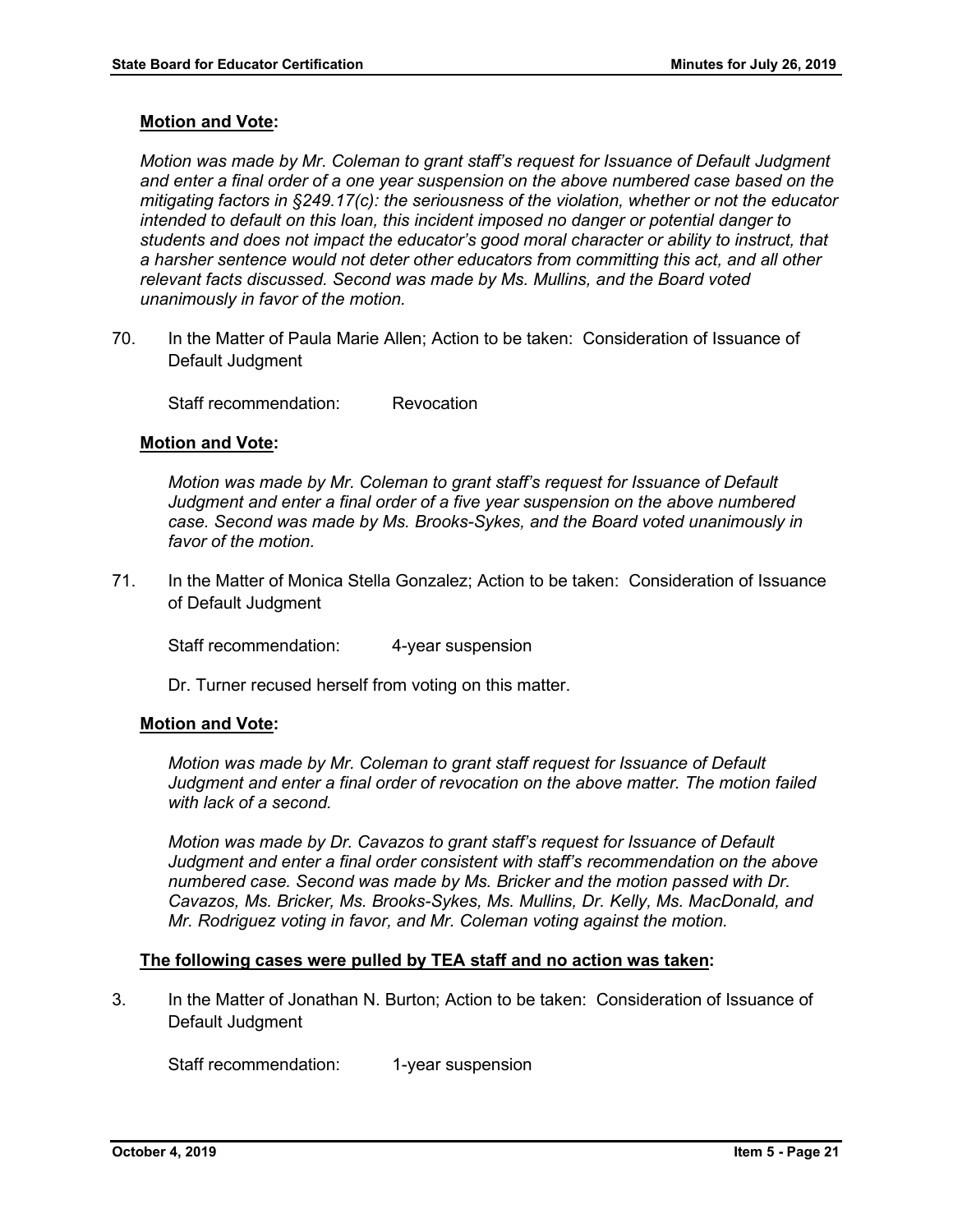9. In the Matter of Florence Elizabeth Garvey; Action to be taken: Consideration of Issuance of Default Judgment

Staff recommendation: 1-year suspension

17. In the Matter of Laura Moreno; Action to be taken: Consideration of Issuance of Default **Judgment** 

Staff recommendation: 1-year suspension

51. In the Matter of Michael Howard Rose; Action to be taken: Consideration of Issuance of Default Judgment

Staff recommendation: Permanent Revocation

# **SOAH Defaults**

1. In the Matter of Cathryn Morgan; Action to be taken: Consideration of Issuance of Default Judgment

Staff recommendation: 1-year suspension

2. In the Matter of Lamont D. Taylor; Action to be taken: Consideration of Issuance of Default Judgment

Staff recommendation: 1-year suspension

3. In the Matter of Eric Owen Johnson; Action to be taken: Consideration of Issuance of Default Judgment

Staff recommendation: Permanent Revocation

4. In the Matter of Melissa Pena; Action to be taken: Consideration of Issuance of Default **Judgment** 

Staff recommendation: Revocation

5. In the Matter of Gabriel Gabe Rivera; Action to be taken: Consideration of Issuance of Default Judgment

Staff recommendation: 1-year suspension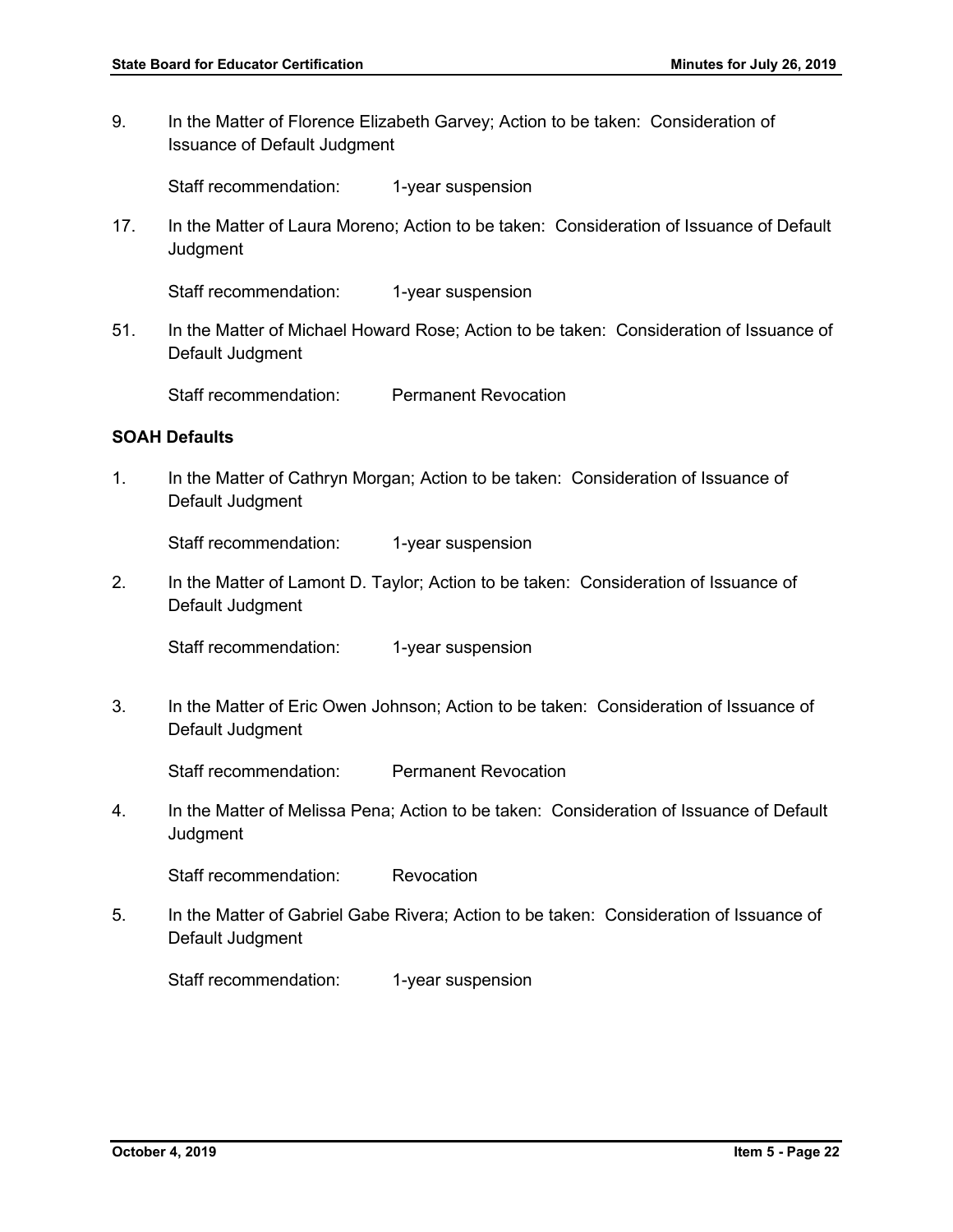*Motion was made by Dr. Cavazos to grant staff's request for Issuance of SOAH Default Judgment and enter final orders consistent with staff's recommendations on the above numbered cases. Second was made by Mr. Coleman, and the Board voted unanimously in favor of the motion.* 

# **B. Contested Cases**

Proposals for Decision

1. Docket No. 701180639.EC, Texas Education Agency, Educator Leadership and Quality Division v. Yolanda Jackson Clark; Action to be taken: Consideration of Proposal for Decision and Issuance of Final Order.

ALJ Recommendation: Revocation Staff Recommendation: Accept ALJ Recommendation

Ms. Gokhale represented TEA staff. Respondent did not appear.

# **Motion and Vote:**

*Motion was made by Dr. Cavazos to accept the Proposal for Decision and issue a final order consistent with ALJ's recommendation and that Ms. Clark's educator certificates be revoked. Second was made by Dr. Turner, and the Board voted unanimously in favor of the motion.* 

2. Docket No. 701192165.EC, Texas Education Agency, Educator Leadership and Quality Division v. Angelita Yanez; Action to be taken: Consideration of Proposal for Decision and Issuance of Final Order.

ALJ Recommendation: 1-year suspension

Staff Recommendation: Accept ALJ recommendation

Ms. Patton represented TEA staff; Respondent represented herself.

The SBEC entered into Executive Session at 3:00 PM pursuant to Texas Government Code §551.071 to obtain the advice of legal counsel.

The SBEC entered in open session at 3:17 PM. No action was taken in closed session.

# **Motion and Vote:**

*Motion was made by Dr. Kelly to accept the Proposal for Decision and issue a final order consistent with ALJ's recommendation and that Ms. Yanez's educator certificates be suspended for one (1) year. Second was made by Dr. Cavazos, and the motion passed with Dr. Kelly, Dr. Cavazos, Ms. Mullins, Ms. Bricker, and Mr. Rodriguez voting in favor, and Mr. Coleman, Ms. Brooks-Sykes, and Ms. MacDonald voting against the motion.*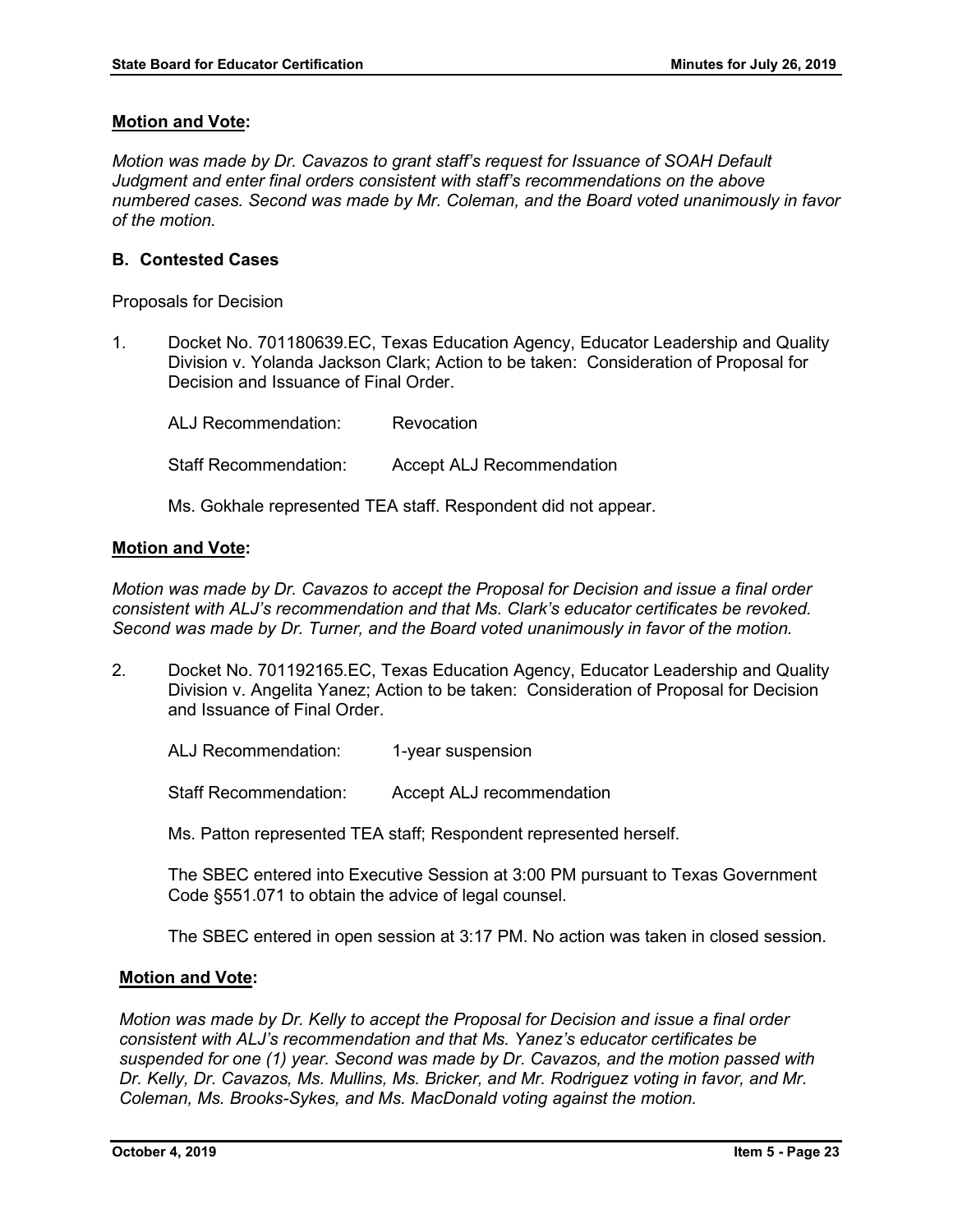3. Docket No. 701191689.EC, Texas Education Agency, Educator Leadership and Quality Division v. Shante L. Jones; Action to be taken: Consideration of Proposal for Decision and Issuance of Final Order.

ALJ Recommendation: 4-month suspension Staff Recommendation: 8-month suspension

Ms. Gokhale represented TEA staff; Respondent did not appear.

# **Motion and vote:**

*Motion was made by Ms. Bricker that the Board adopt the Proposal for Decision including Findings of Fact Nos. 1–25 and Conclusions of Law Nos. 1–7. I move that the Board modify Conclusion of Law No. 8 as follows:*

*8. Shante L. Jones's educator certification should be SUSPENDED FOR EIGHT (8) MONTHS.*

*This is modification of sanction is necessary because the Administrative Law Judge did not properly apply Board rules.*

*The SBEC rules set out a one-year minimum sanction for contract abandonment.*

*The SBEC rules also set out specific mitigating factors that can reduce a sanction for contract abandonment below the one-year minimum.* 

*As the Administrative Law Judge noted in Conclusion of Law 7, Ms. Jones met four of those mitigating factors:*

- *she submitted her resignation prior to 30 days before the first day of instruction,*
- *she sought to assist the district in finding a replacement educator,*
- *she showed good faith in her communications and negotiations with the school district, and*
- *she provided lesson plans for classes following her resignation.*

*The Administrative Law Judge recommended a four-month suspension, but that is insufficient to deter other educators from abandoning their contracts without good cause.* 

*An eight-month suspension is the appropriate sanction because:*

- *it provides a one-month reduction in suspension time for each of the mitigating factors in Conclusion of Law 7, and*
- *will better deter other educators from abandoning their contracts.*

*I move that the Board order Ms. Jones's educator certification SUSPENDED for EIGHT MONTHS. Second was made by Dr. Cavazos and the motion passed with Ms. Bricker, Dr. Cavazos, Dr. Kelly, Ms. Mason, Mr. Rodriguez and Ms. Druesedow voting in favor and Dr. Turner, Ms. MacDonald, Ms. Brooks-Sykes, Mr. Coleman and Ms. Mullins voting against the motion.*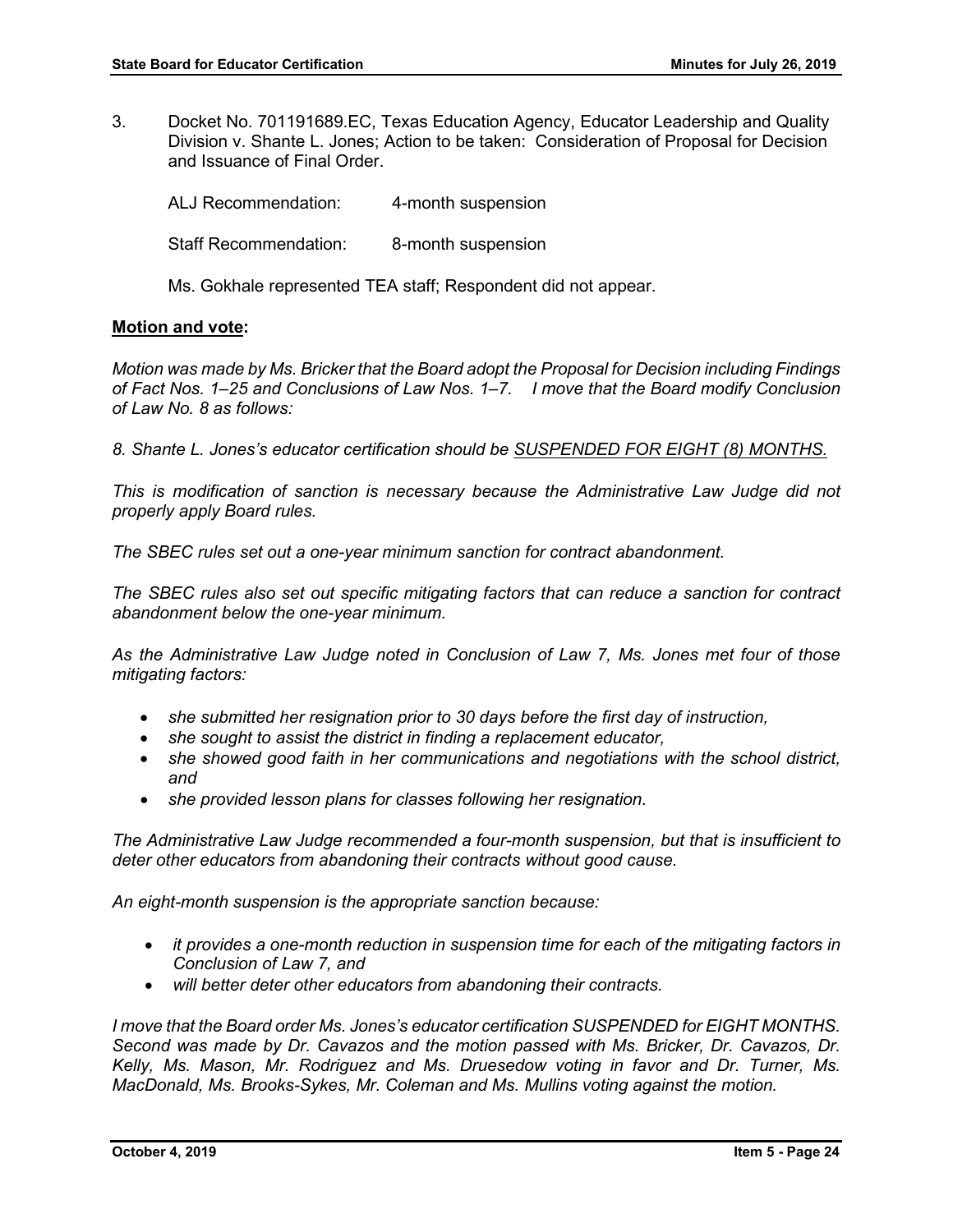4. Docket No. 701191449.EC, Texas Education Agency, Educator Leadership and Quality Division v. Montwanette Taylor; Action to be taken: Consideration of Proposal for Decision and Issuance of Final Order.

ALJ Recommendation: 1-year probated suspension Staff Recommendation: 1-year suspension Ms. Gokhale represented TEA staff. Mr. Conners represented Respondent.

# **Motion and vote:**

*Motion was made by Ms. Bricker that the Board accept the Proposal for Decision and Issue a Final Order consistent with the ALJ's recommendations and that Ms. Taylor's Educator Certificate be SUSPENDED for ONE (1) YEAR and that the SUSPENSION be PROBATED. Second was made by Dr. Kelly, and the motion failed.* 

The SBEC entered into Executive Session at 4:14 PM pursuant to Texas Government Code §551.071 to obtain the advice of legal counsel.

The SBEC entered in open session at 4:36 PM. No action was taken in closed session.

#### **Motion and vote:**

*Motion was made by Ms. Brooks-Sykes accept the Proposal for Decision including Findings of Fact numbers 1 – 20 and Conclusions of Law Nos 1-5, and 8, and strike Conclusions of Law Nos 6 and 7. I move that the Board modify Conclusion No. 9 as follows:* 

*9. Montwantette Taylor's educator certificate should not be sanctioned.* 

*This is modification of sanction is necessary because the Administrative Law Judge did not properly apply Board rules and statutes. The ALJ did not properly apply TEC §21.160(b) because Ms. Taylor received consent for her resignation from the superintendent. I move that no disciplinary action be taken against Ms. Taylor's educator certificates. Second was made by Ms. Mullins, and the Board voted unanimously in favor of the motion.* 

5. Docket No. 701191409.EC, Texas Education Agency, Educator Leadership and Quality Division v. LeMardre Miller; Action to be taken: Consideration of Proposal for Decision and Issuance of Final Order.

ALJ Recommendation: Permanent application denial

Staff Recommendation: Accept ALJ recommendation

Mr. Crabtree represented TEA staff. Respondent did not appear.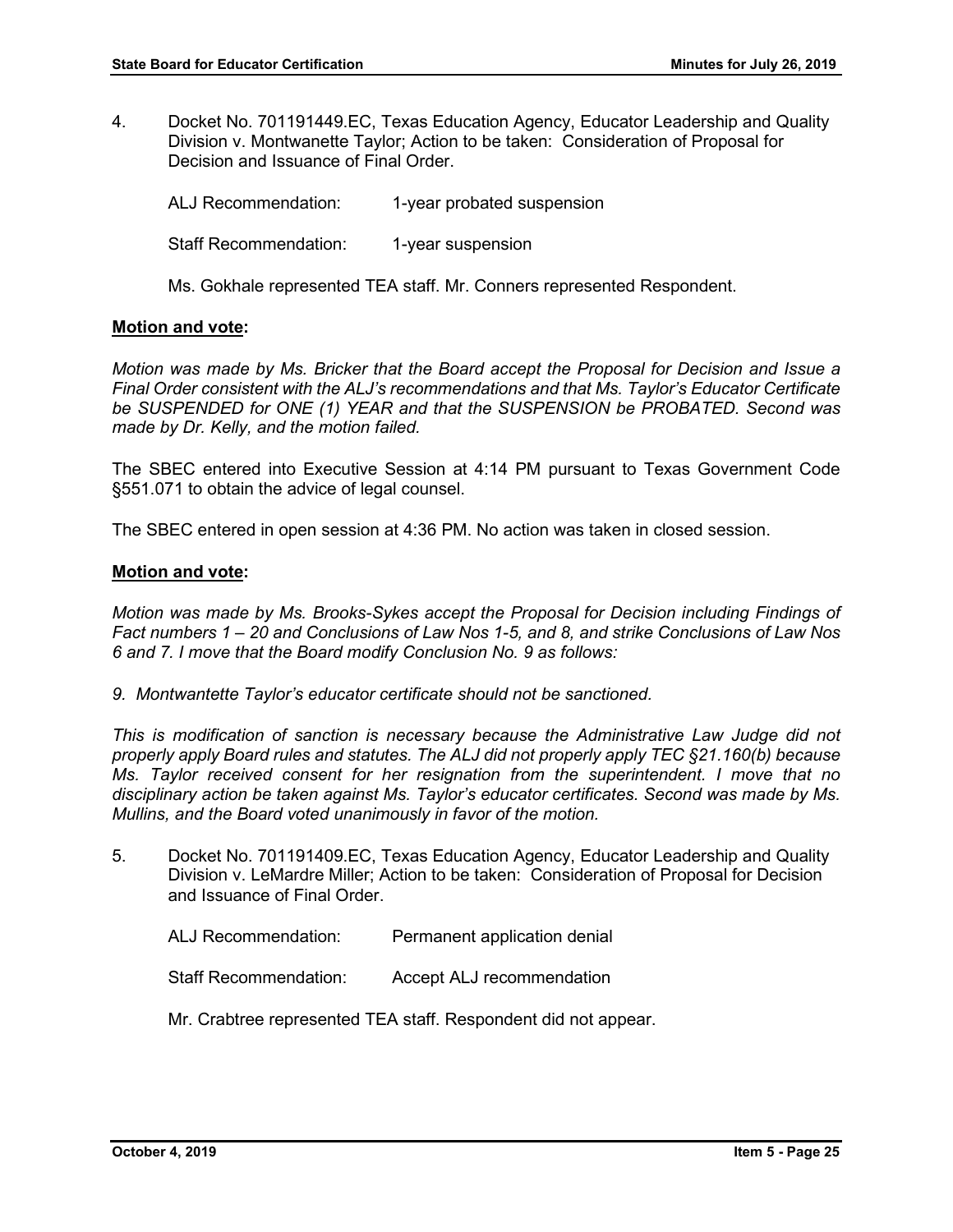*Motion was made by Ms. Brooks-Sykes that the Board accept the Proposal for Decision and Issue a Final Order consistent with the ALJ's recommendations. Mr. Miller's application for Texas Educator Certificate Numbered XXX-XX-25-97 should be PERMANENTLY DENIED***.** *Second was made by Mr. Coleman, and the Board voted unanimously in favor of the motion.* 

- 6. Docket No. 701184780.EC, Texas Education Agency, Educator Leadership and Quality Division v. Reginald Eugene Taylor; Action to be taken: Consideration of Proposal for Decision and Issuance of Final Order.
	- ALJ Recommendation: Inscribed Reprimand Staff Recommendation: 2-year suspension
	- Mr. Ybarra represented TEA staff. Mr. Fallon represented Respondent.

# **Motion and vote:**

*Motion was made by Ms. Mullins to accept the Proposal for Decision and Issue a Final Order consistent with the ALJ's recommendations. Mr. Taylor's educator certificates numbered XXX-XX-16-23 should be issued an inscribed reprimand. Second was made by Mr. Coleman, and the motion passed with Ms. Mullins, Mr. Coleman, Dr. Kelly, Ms. Brooks-Sykes, Ms. MacDonald voting in favor and Mr. Rodriguez voting against the motion.*

- 7. Docket No. 701165088.EC, Texas Education Agency, Educator Leadership and Quality Division v. Wakesha Ives; Action to be taken: Consideration of Proposal for Decision and Issuance of Final Order.
	- ALJ Recommendation: No disciplinary action to be taken

Staff Recommendation: 2-year probated suspension

Mr. Crabtree represented TEA staff. Mr. Darnell represented Respondent.

# **Motion and vote:**

*Motion was made by Ms. Brooks-Sykes to accept the Proposal for Decision and Issue a Final Order consistent with the ALJ's recommendation and that no disciplinary action be taken against Ms. Ives educator certificates numbered XXX-XX-46-62. Second was made by Dr. Kelly, and the Board voted unanimously in favor of the motion.* 

8. Docket No. 701183430.EC, Texas Education Agency, Educator Leadership and Quality Division v. Phillip Harper Howard; Action to be taken: Consideration of Proposal for Decision and Issuance of Final Order.

ALJ Recommendation: 5-year suspension Staff Recommendation: Accept ALJ Recommendation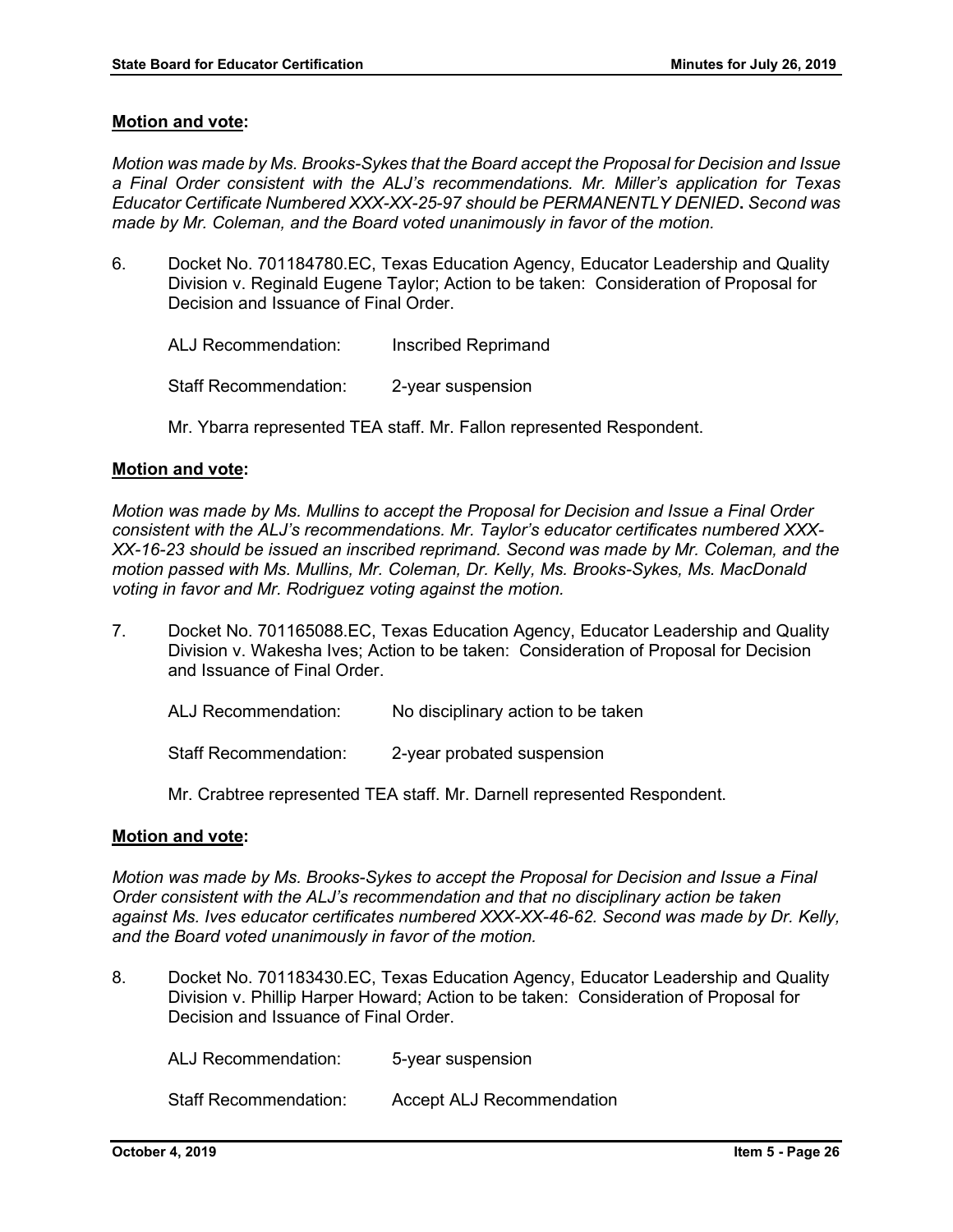9. Docket No. 701185079.EC, Texas Education Agency, Educator Leadership and Quality Division v. Marcos De La Garza; Action to be taken: Consideration of Proposal for Decision and Issuance of Final Order.

ALJ Recommendation: No disciplinary action to be taken Staff Recommendation: Accept ALJ Recommendation 10. Docket No. 701191710.EC, Texas Education Agency, Educator Leadership and Quality Division v. Kimberly Smith; Action to be taken: Consideration of Proposal for Decision and Issuance of Final Order.

ALJ Recommendation: No disciplinary action to be taken Staff Recommendation: Accept ALJ Recommendation

# **Motion and vote:**

*Motion was made by Ms. Brooks-Sykes that Board adopt the Proposals for Decision on cases 8, 9, 10 and Issue Final Orders consistent with the ALJs recommendations. Second was made by Dr. Kelly, and the Board voted unanimously in favor of the motion.* 

#### **C. Court Cases**

### *District Court Cases*

- 1. David Turner v. Texas Education Agency, Educator Certification and Standards Division; Cause No. D-1-GN-17-002298, In the 250<sup>th</sup> District Court of Travis County, Texas.
- 2. Bradley Keith Bowen v. Texas Education Agency, Educator Certification and Standards Division; Cause No. D-1-GN-18-004203, In the 98<sup>th</sup> District Court of Travis County, Texas.
- 3. Blake Tittle v. Texas Education Agency, Educator Certification and Standards Division; Cause No. D-1-GN-18-007716, In the 345<sup>th</sup> District Court of Travis County, Texas.
- 4. Cynthia Maria Garcia v. Texas Education Agency, Educator Certification and Standards Division; Cause No. D-1-GN-18-007719, In the 250<sup>th</sup> District Court of Travis County, Texas.
- 5. Leo Joseph Tran v. Texas Education Agency, Educator Certification and Standards Division; Cause No. 03-18-00855-CV, In the Court of Appeals, Third District of Texas.
- 6. Anna Luisa Kell v. Texas Education Agency, Educator Certification and Standards Division; Cause No. 03-19-00051-CV, In the Court of Appeals, Third District of Texas.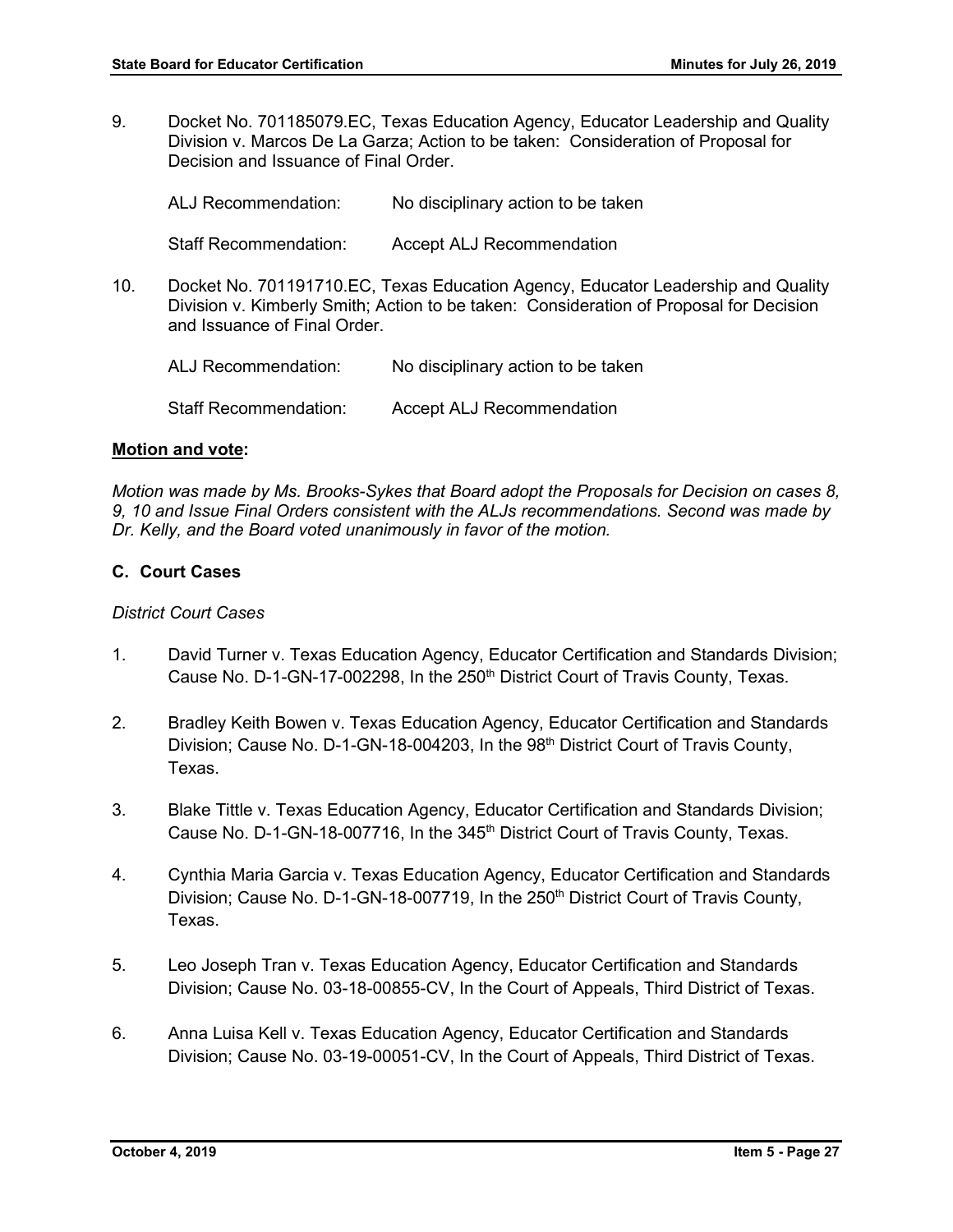# **DISCUSSION ONLY**

# **19. Discussion of Proposed Amendments to 19 TAC Chapter 249, Disciplinary Proceedings, Sanctions, and Contested Cases**

This item was not discussed by the Board due to meeting adjournment.

# **20. Discussion of 2017-2018 and 2018-2019 Continuing Approval Reviews of Educator Preparation Programs**

This item was not discussed by the Board due to meeting adjournment.

# **21. Discussion of Test Development Updates**

This item was not discussed by the Board due to meeting adjournment.

# **22. Update and Report of Legislation Related to the State Board for Educator Certification**

This item was not discussed by the Board due to meeting adjournment.

# **INFORMATION ONLY**

# **23. Board Operating Policies and Procedures (BOPP)**

Information only.

# **24. 2019-2022 Rule Review Plan for State Board for Educator Certification Rules**

Information only.

# **25. Requests from Board Members for Future Agenda Items**

Ms. Moriaty presented this item to the Board. Ms. Moriaty noted the draft language for the Board to consider for proposal at the next meeting would reflect board members' requests to amend the definition of "good cause" for contract abandonment to include promotion of the educator to a higher position within education and the educator's reliance on a statement by a person with authority to accept resignations delegated by the school district board of trustees. Mr. Coleman requested the draft text at the October meeting also include language in the definition of "good cause," allowing the Board flexibility to determine good cause on a case-by-case basis.

Ms. Druesedow adjourned the meeting at 5:52 PM.

# **26. Requests Received from the Board Since Last Meeting**

This item was not discussed by the Board due to meeting adjournment.

# **27. Adjournment**

Ms. Druesedow adjourned the meeting at 5:52 PM.